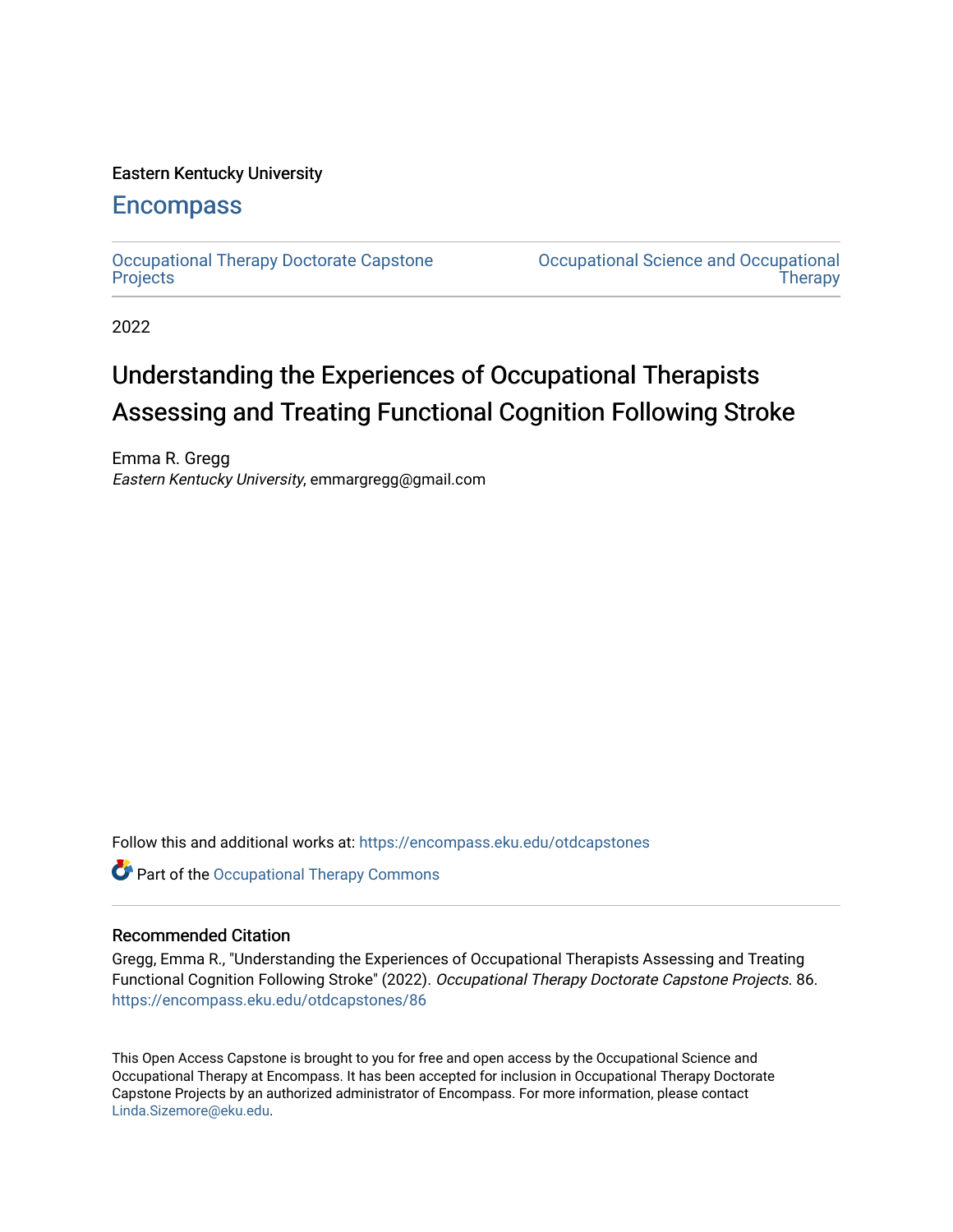Understanding the Experiences of Occupational Therapists Assessing and Treating Functional Cognition Following Stroke

> Presented in Partial Fulfillment of the Requirements for the Degree of Doctor of Occupational Therapy

Eastern Kentucky University College of Health Sciences Department of Occupational Science and Occupational Therapy

> Emma Gregg 2022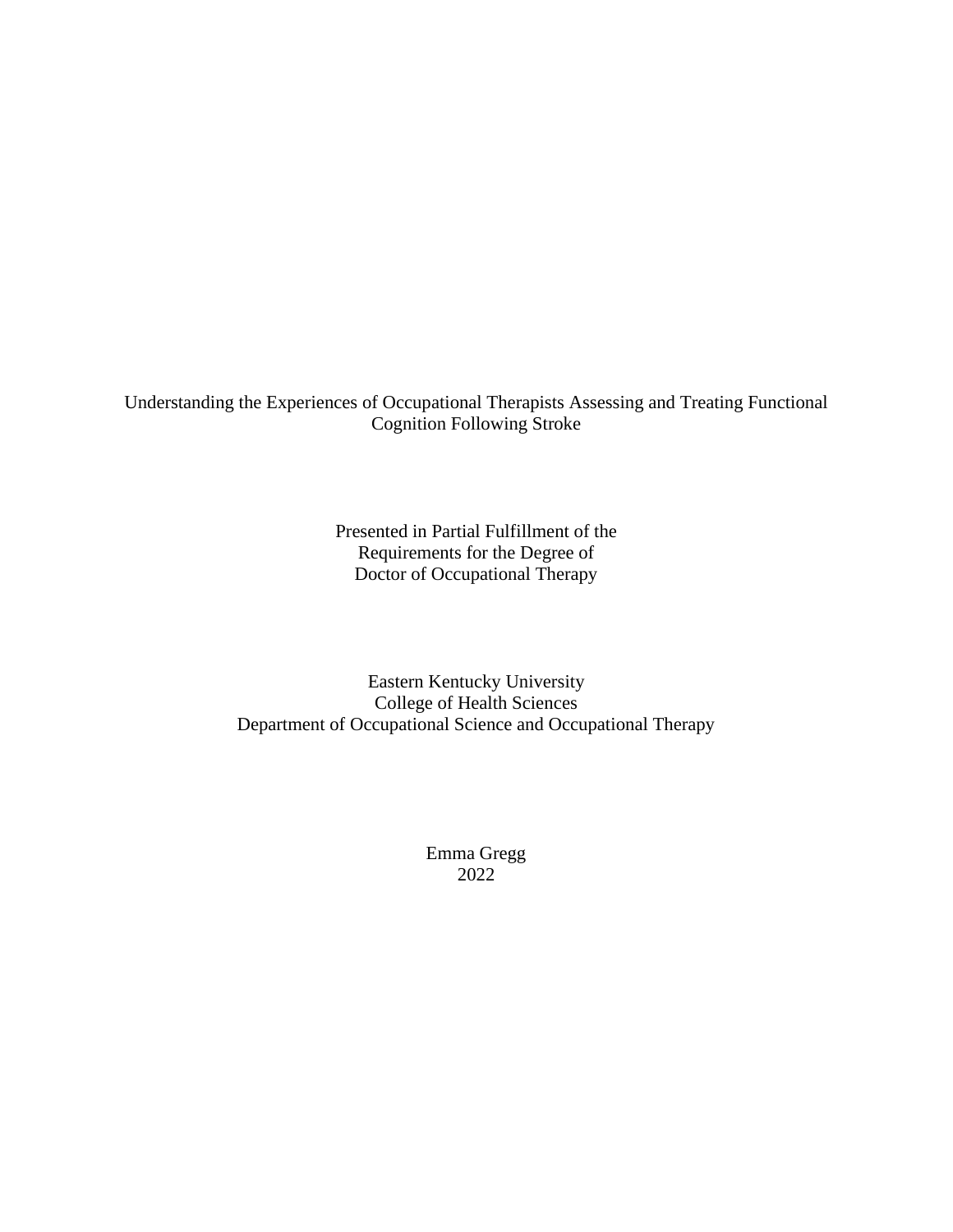# **EASTERN KENTUCKY UNIVERSITY COLLEGE OF HEALTH SCIENCES DEPARTMENT OF OCCUPATIONAL SCIENCE AND OCCUPATIONAL THERAPY**

This project, written by Emma Gregg under direction of Cassandra Ginn, Faculty Mentor, and approved by members of the project committee, has been presented and accepted in partial fulfillment of requirements for the degree of

# DOCTOR OF OCCUPATIONAL THERAPY

CAPSTONE COMMITTEE

\_\_\_\_\_\_\_\_\_\_\_\_\_\_\_\_\_\_\_\_\_\_\_\_\_\_\_\_\_\_\_\_\_\_\_\_\_\_\_\_\_\_\_\_\_ \_\_\_\_\_\_\_\_\_ \_\_\_\_\_\_\_

DODandra Dinn

\_\_\_\_\_\_\_\_\_\_\_\_\_\_\_\_\_\_\_\_\_\_\_\_\_\_\_\_\_\_\_\_\_\_\_\_\_\_\_\_ \_\_\_\_May 3, 2022\_\_\_\_\_\_

Date

Faculty Mentor

Gree Car Woton

May 8, 2022

Date

Committee Member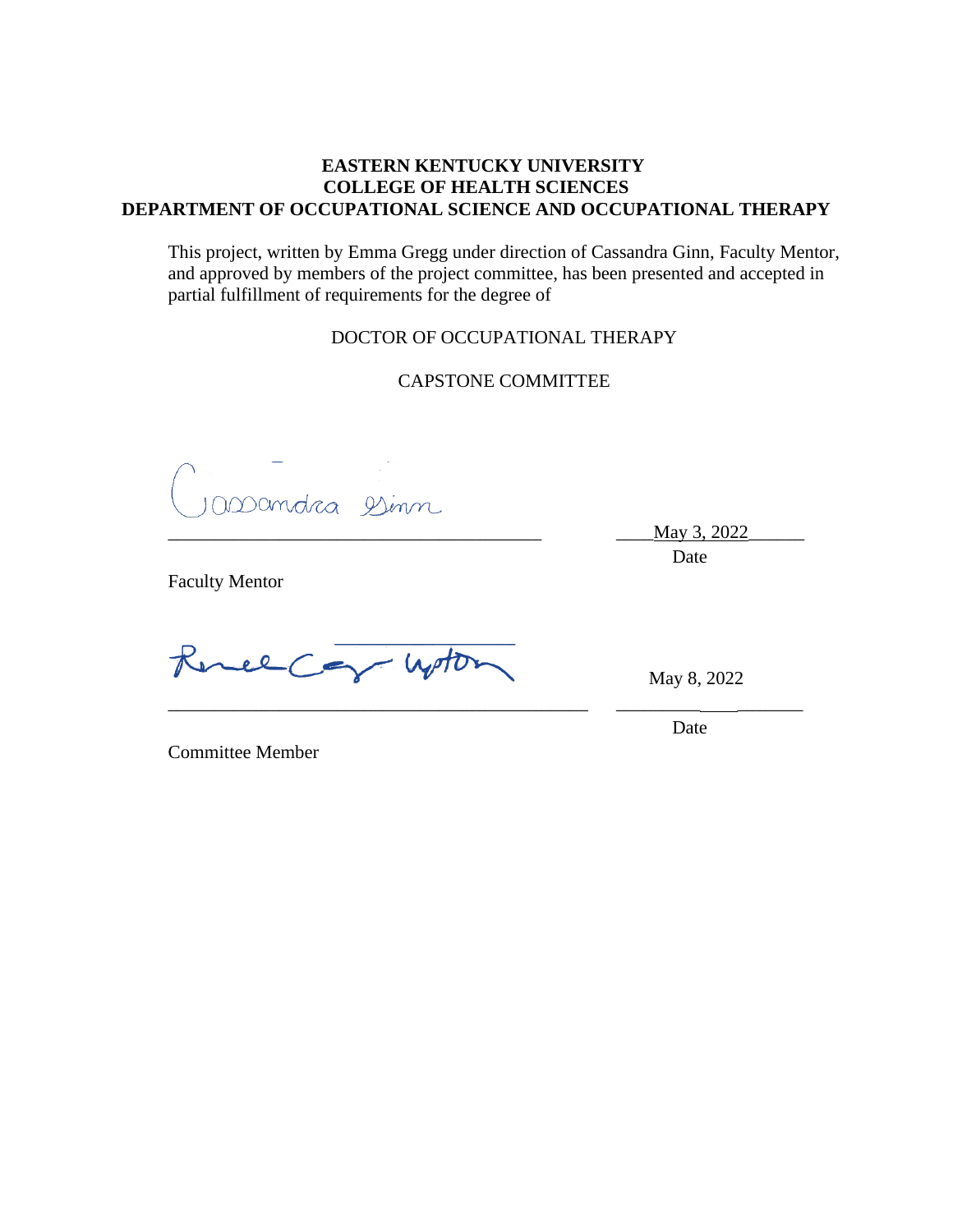# **EASTERN KENTUCKY UNIVERSITY COLLEGE OF HEALTH SCIENCES DEPARTMENT OF OCCUPATIONAL SCIENCE AND OCCUPATIONAL THERAPY**

**Certification** 

We hereby certify that this Capstone project, submitted by Emma Gregg, conforms to acceptable standards and is fully adequate in scope and quality to fulfill the project requirement for the Doctor of Occupational Therapy degree.

Approved:

 $Cuchly Y. We then$  7.  $Cially Y. We then$  5/13/22

Shirley O'Brien, PhD, OTR/L, FAOTA Date Program Coordinator, Doctor of Occupational Therapy

 $Cana$   $Mwa$   $Mwa$   $\frac{1}{2}$ 

Dana Howell, PhD, OTD, OTR/L, FAOTA Date Chair, Department of Occupational Science and Occupational Therapy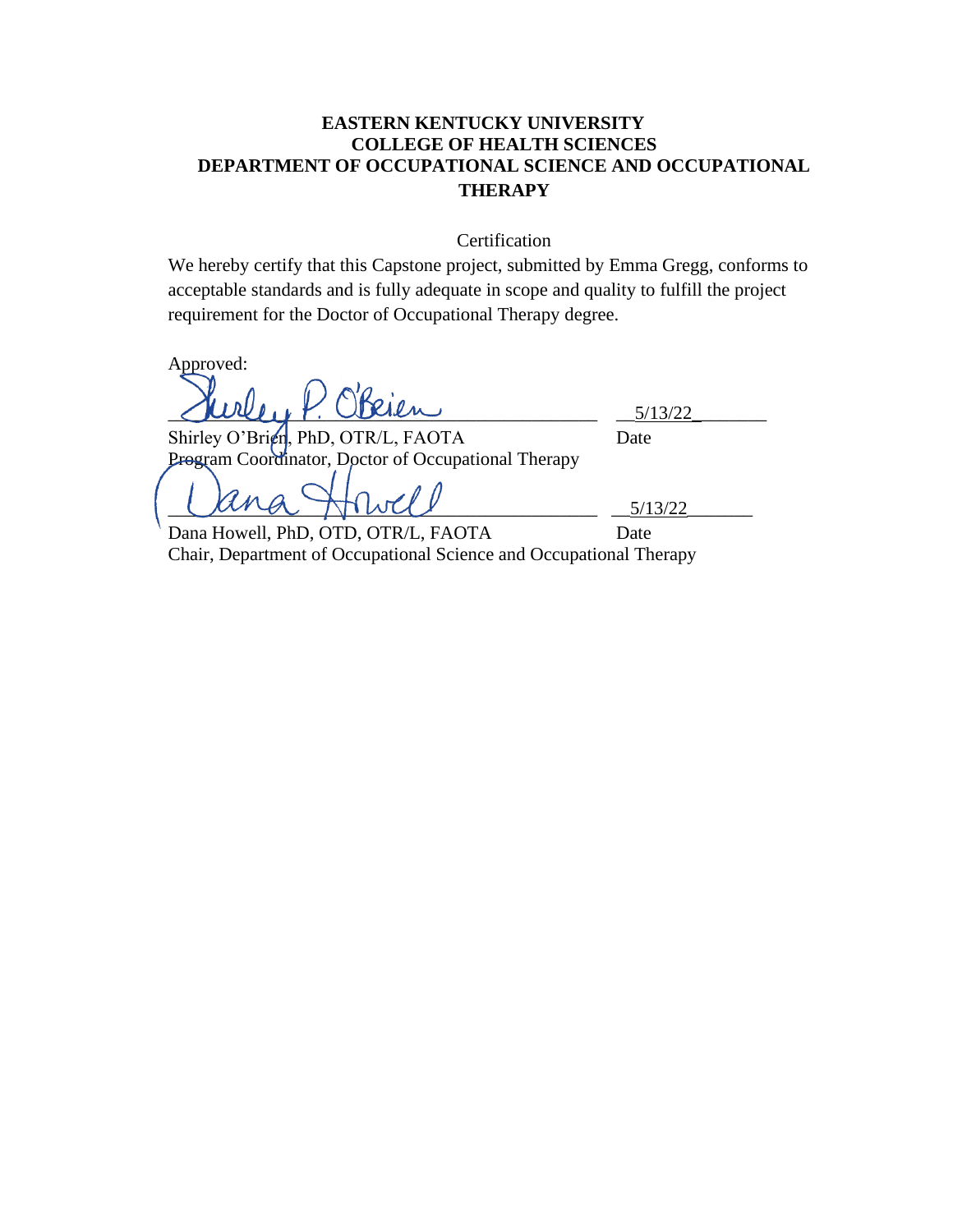Copyright by Emma Gregg, 2022

All Rights Reserved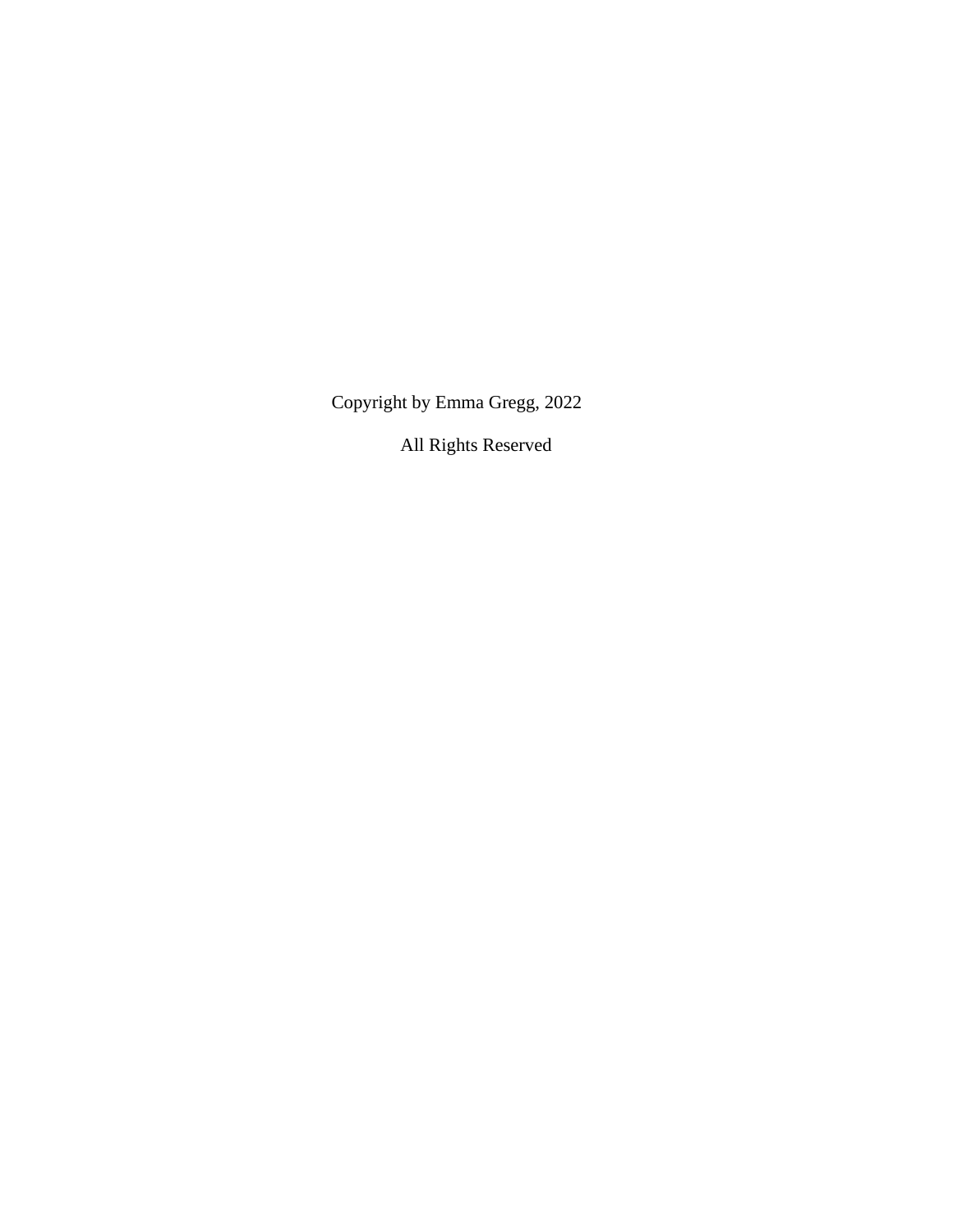# **Executive Summary**

**Background:** Stroke is one of the leading causes of long-term disability in the United States, with many stroke survivors experiencing cognitive impairment. Despite the prevalence and impact of cognitive impairment amongst the post stroke population, the evidence for functional cognition assessment and intervention in occupational therapy practice is not well described, and there is currently no evidence available that has explored perceptions of occupational therapists regarding interventions for functional cognition for stroke survivors.

**Purpose:** The purpose of this qualitative descriptive study is to explore the perceptions of occupational therapists assessing and treating impairments in functional cognition in individuals following a stroke. This study aims to answer the question: What are the overall perceptions of occupational therapists assessing and treating functional cognition impairments in individuals following a stroke?

**Theoretical Framework**: The research aims to obtain broad insight into the perceptions of occupational therapists, which is congruent with a qualitative descriptive design using descriptive methodology.

**Methods:** The study included occupational therapists working in various clinical settings where they assess and treat individuals following a stroke. Purposive sampling was used with the goal of maximum variation, considering work setting of the occupational therapist, years of experience, and geographic location. This qualitative study included one-on-one interviews of the participants which were analyzed using an inductive approach to thematic analysis.

**Results:** From participant responses, three key themes and associated subthemes arose from the data. The themes included knowledge, observation, and interdisciplinary care matter for addressing functional cognition.

**Conclusions:** Occupational therapists who treat individuals with cognitive impairment post stroke identify occupational analysis and occupation-based interventions as the most beneficial tools in assessing and treating functional cognition, and found that objective and standardized methods to address functional cognition are limited due to the barriers of health service delivery setting or due to the assessment itself. Furthermore, therapists lack confidence with addressing functional cognition due to the difficulty capturing objective data in their performance-based assessments, and due to lack of training in their professional education programs. Finally, this study emphasizes the value of interdisciplinary care in stroke rehabilitation across settings.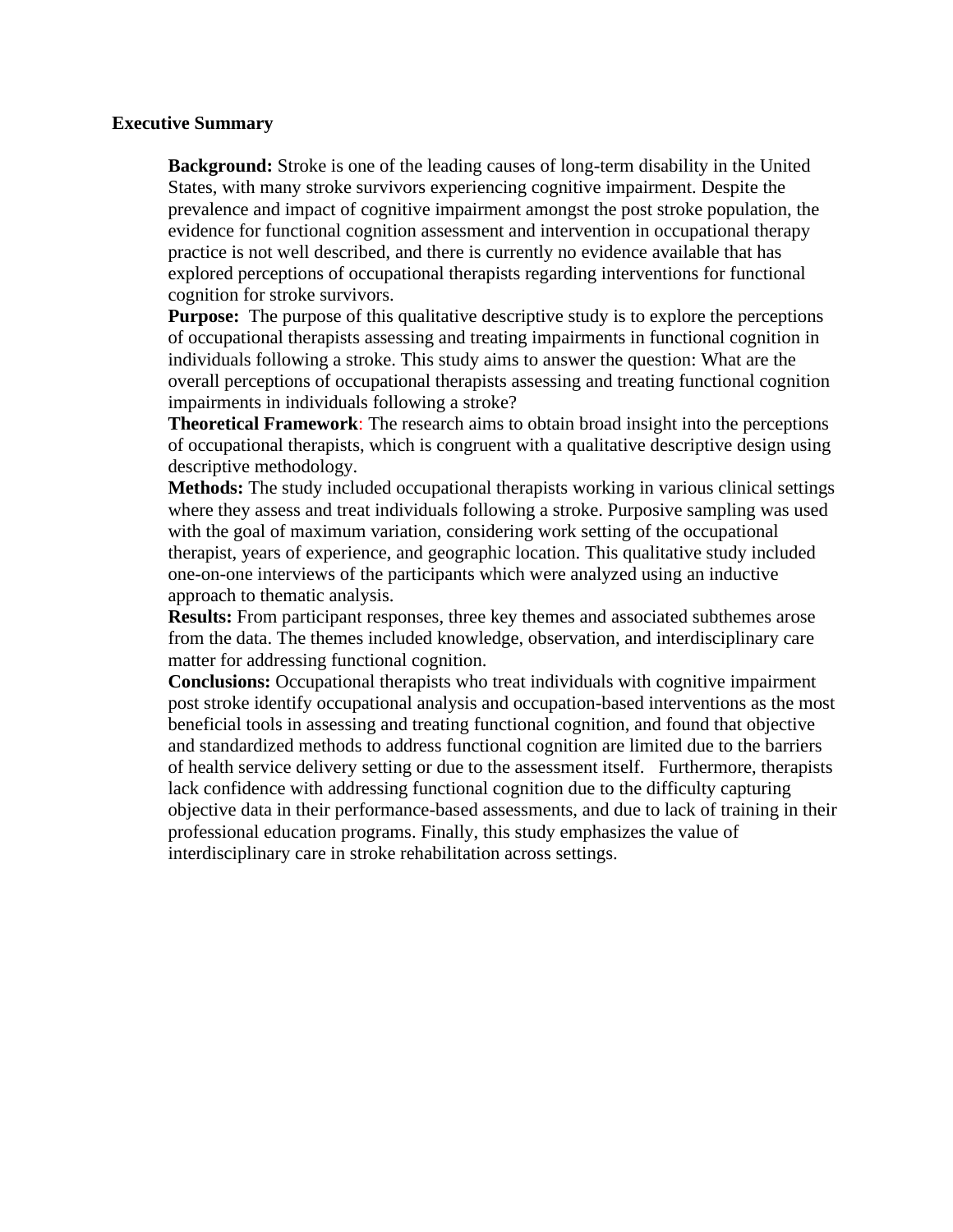# **Acknowledgements**

I'd like to thank my faculty member, Cassie Ginn, for all her help throughout the research process. I'd also like to thank committee member Renee Causey-Upton for her advice and expertise in qualitative research. Finally, I'd like to thank the occupational therapists who took the time to participate in this study. This research would not have been possible without all of you!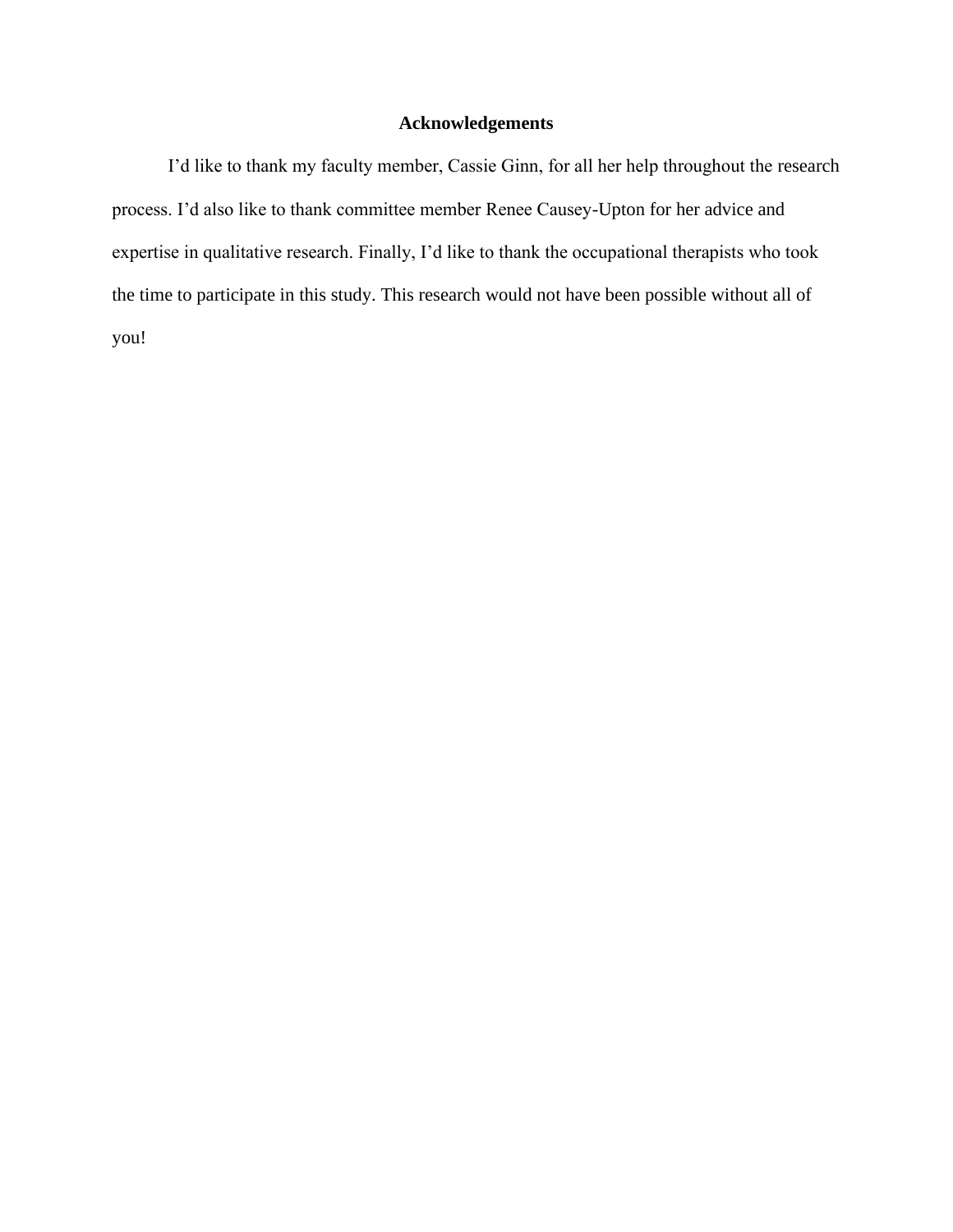# **EASTERN KENTUCKY UNIVERSITY COLLEGE OF HEALTH SCIENCES DEPARTMENT OF OCCUPATIONAL SCIENCE AND OCCUPATIONAL THERAPY**

# **CERTIFICATION OF AUTHORSHIP**

Submitted to (Faculty Mentor's Name): Cassandra Ginn Student's Name: Emma Gregg Title of Submission: Understanding the Experiences of Occupational Therapists Assessing and Treating Functional Cognition Following Stroke

*Certification of Authorship: I hereby certify that I am the author of this document and that any assistance I received in its preparation is fully acknowledged and disclosed in the document. I have also cited all sources from which I obtained data, ideas, or words that are copied directly or paraphrased in the document. Sources are properly credited according to accepted standards for professional publications. I also certify that this paper was prepared by me for this purpose.*

| Student's Signature: 7 mone Lugh |  |
|----------------------------------|--|
|                                  |  |

Date of Submission:  $05/08/2022$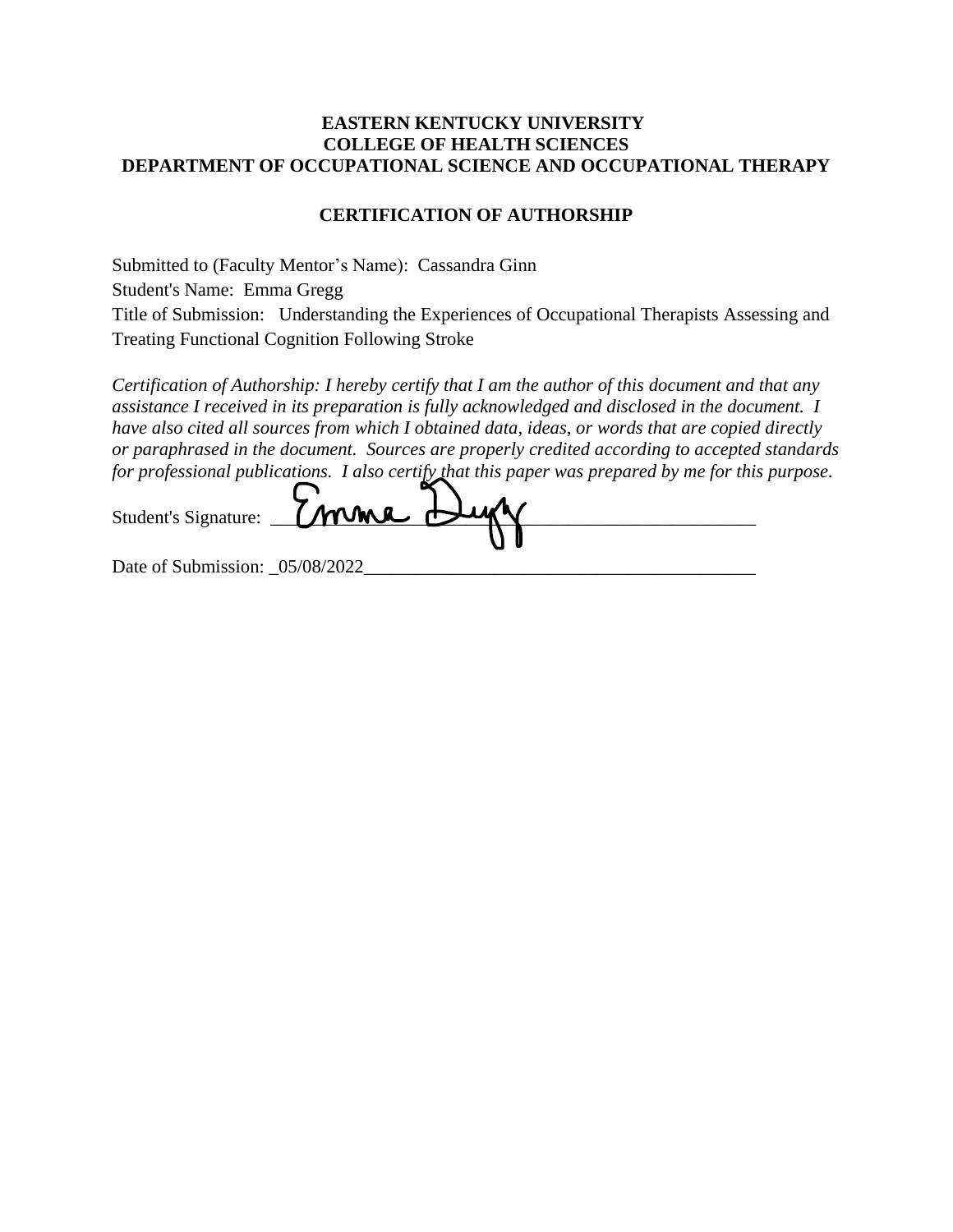# Table of Contents

| Barriers of Standardized Assessments Can Be Overcome with Observation of Functional    |  |
|----------------------------------------------------------------------------------------|--|
| Functional Cognitive Observation Can Lack Objectivity and is Difficult to Reassess  16 |  |
|                                                                                        |  |
| Maintaining Collaborative Relationships with Other Therapy Disciplines Enhances        |  |
| There are Fewer Barriers to Addressing Functional Cognition When Clients Also          |  |
|                                                                                        |  |
|                                                                                        |  |
|                                                                                        |  |
|                                                                                        |  |
|                                                                                        |  |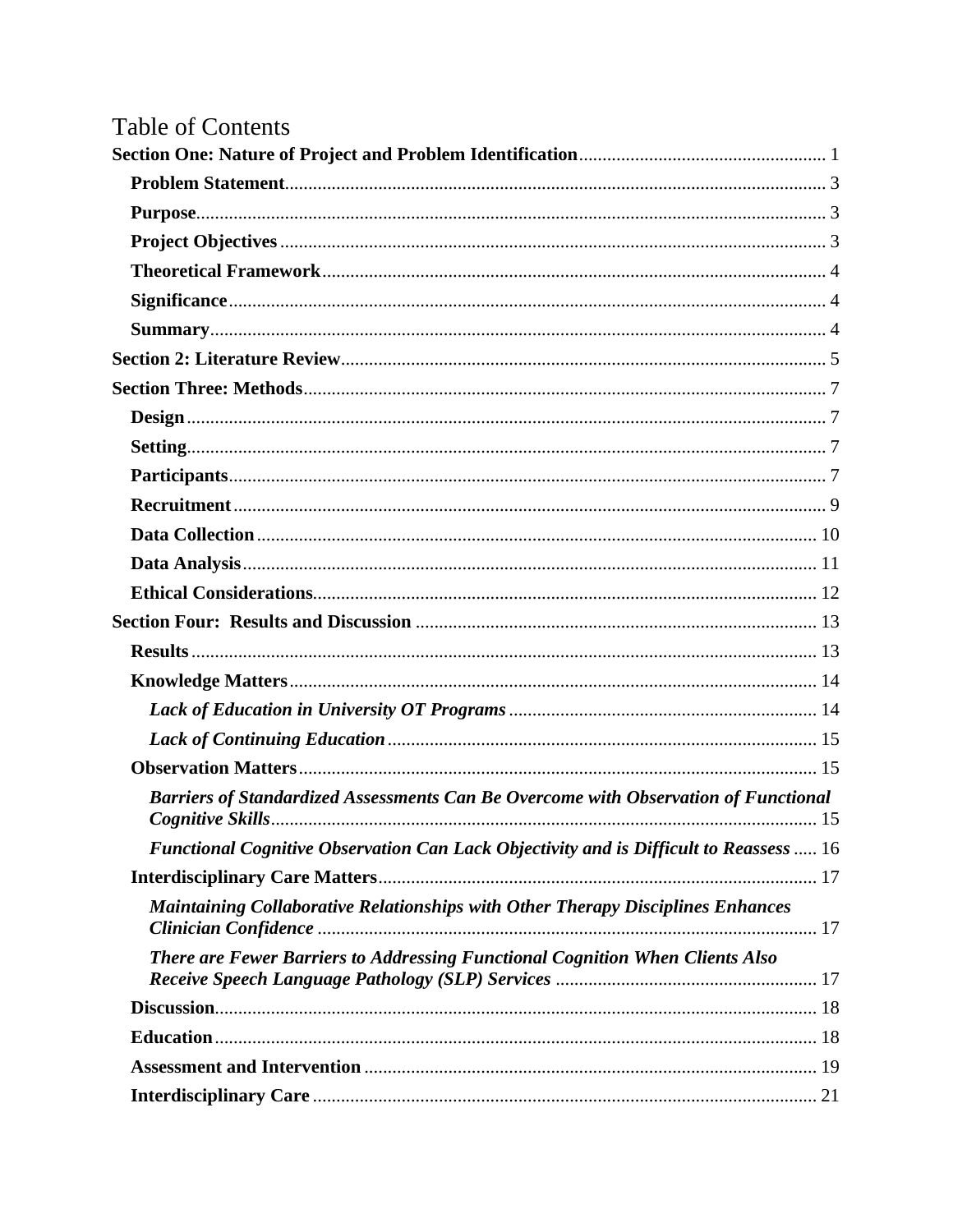# **List of Tables**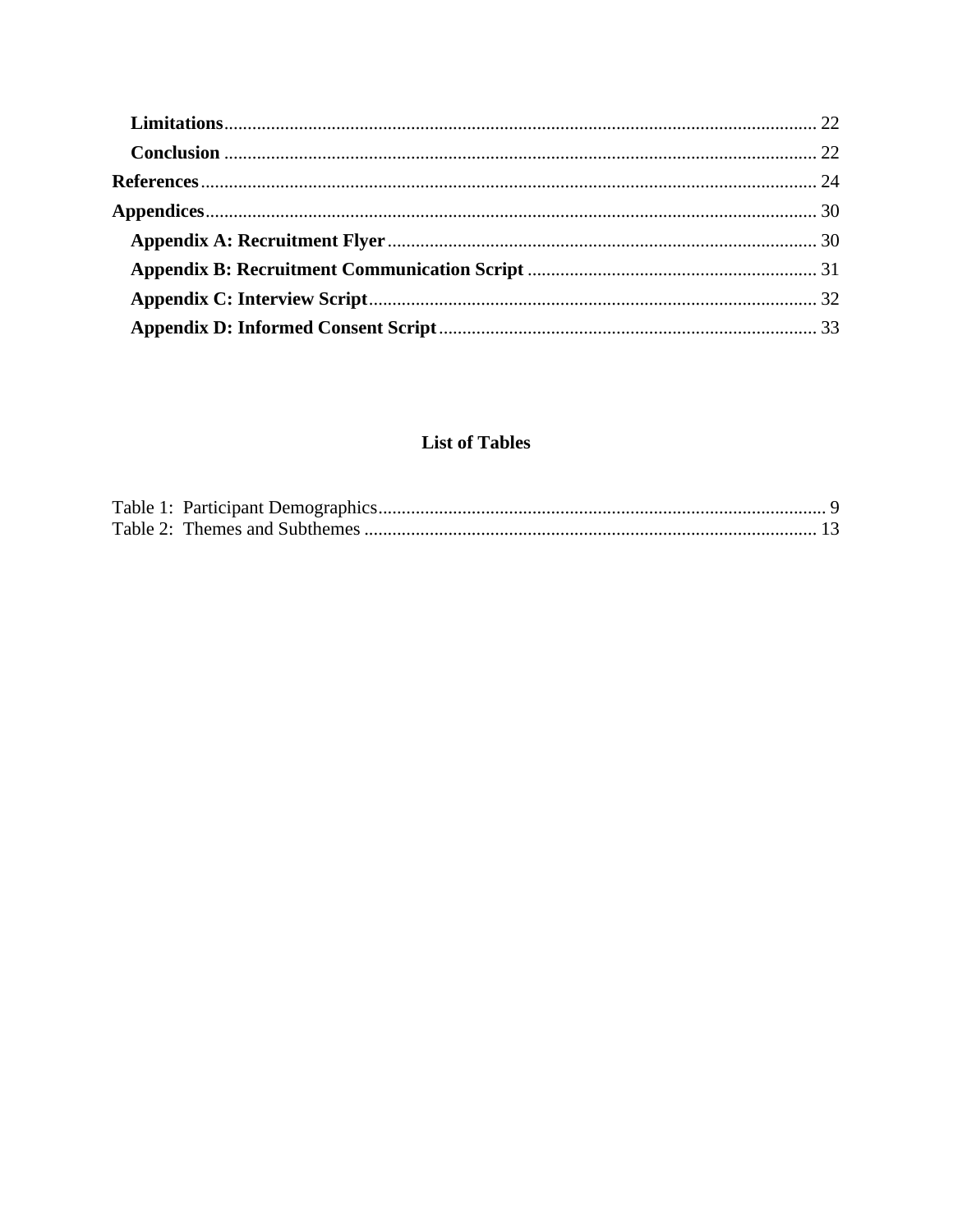#### **Section One: Nature of Project and Problem Identification**

<span id="page-10-0"></span>Occupational therapy practitioners serve their clients through the use of interventions that involve the therapeutic use of meaningful daily activity, also known as occupations (American Occupational Therapy Association [AOTA], 2022). Engaging in occupation requires a wide array of cognitive skills and functions, yet when a client has a cognitive impairment, the focus often tends to be described in non-purposeful ways, focusing on the impaired skill versus the complexity of the processes needed for occupational performance (Donovan et al., 2008). A better way to address cognitive impairment would be to focus on the client's functional performance with their desired occupations using a functional cognitive intervention approach. Functional cognition is defined as "how an individual utilizes and integrates his or her thinking and processing skills to accomplish everyday activities in clinical and community living environments" (AOTA, 2017a).

Utilizing a functional cognitive approach begins with identifying the client's individualized occupational performance deficits related to their unique needs. Typically, occupational therapists use a top-down approach to identify performance deficits, but cognition is unique in that some impairments are not seen until an unexpected behavior or action is triggered by environmental stimuli (Toglia & Foster, 2022), meaning that the cognitive impairment may not be identified as quickly as other impairments. There are several assessments available to practitioners to assess cognitive functions but not all assessments are focused on functional performance. Additionally, the assessments that are performance-based such as the Multiple Errands Test, Executive Function Performance Test (EFPT), and the Performance Assessment of Self-Care skills may not be accessible or convenient to clinicians due to the cost of obtaining them, the time to administer, and/or it does not have the ability to assess the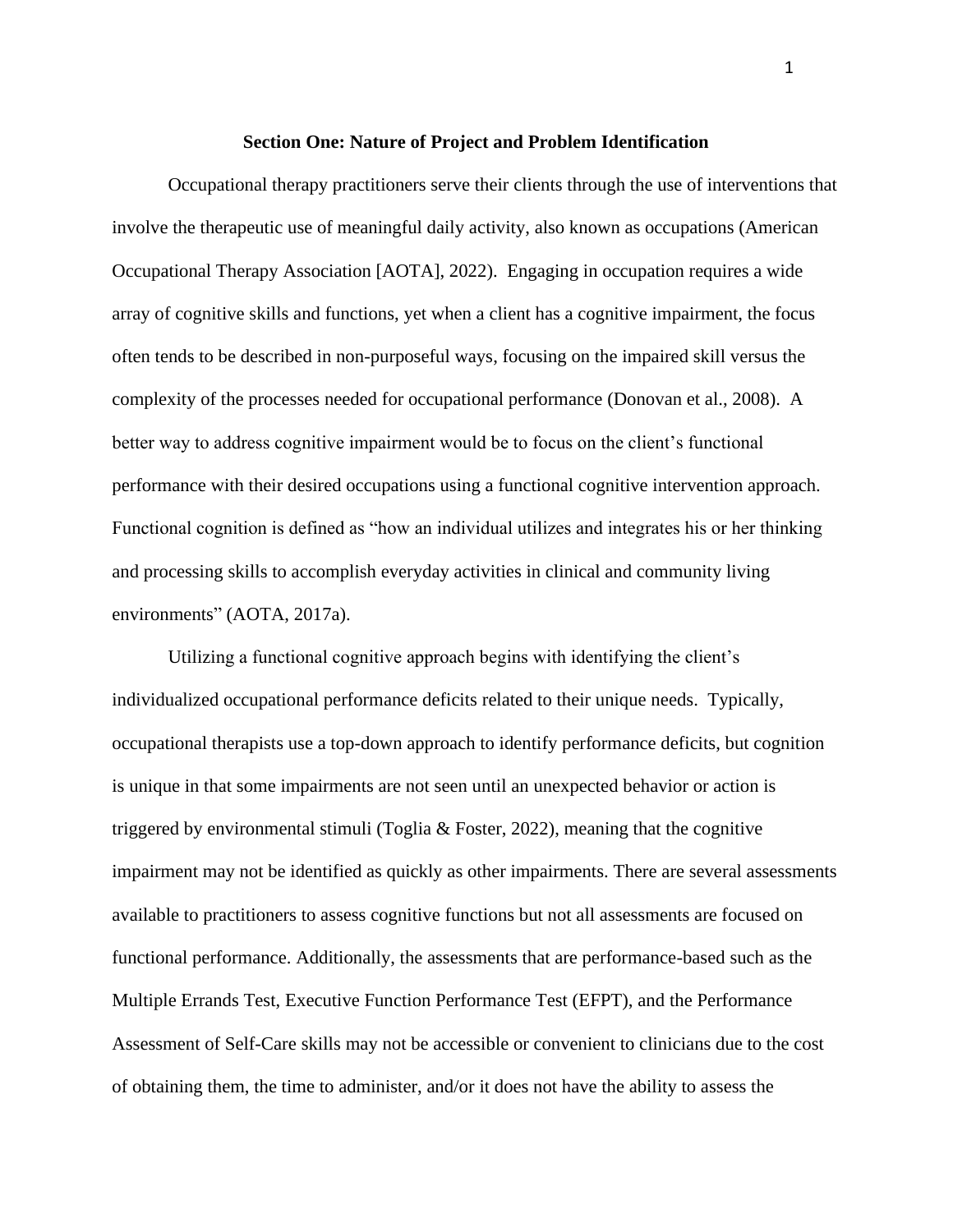impairment the clinician thinks is present (Giles et al., 2019; Poulin et al., 2013). There is also little systematic research regarding standardized assessments best used to evaluate specific cognitive domains across various practice settings (Saa et al., 2019). Furthermore, this shortcoming in assessing functional cognition may also result in an in a scarcity with providing appropriate functional cognitive interventions, as there has also been little research to guide cognitive intervention strategies (O'Donoghue et al., 2022; Wolf, 2011).

One patient population who is particularly at risk of functional cognitive impairments are individuals who have experienced a stroke (Edwards et al., 2006; Malik et al., 2020; Wolf et al., 2011). Cognitive deficits with this population can vary from mild to severe and can affect individuals at varying stages in their recovery process (Maggio et al., 2019, Malik et al., 2020). It is especially important to address functional cognition with this population as the presence of cognitive impairment is often a predictor for stroke rehabilitation outcomes (Toglia & Foster, 2022). These impairments with functional cognition have been associated with performancebased deficits with activities such as self-care, medication management, functional mobility, social and community participation, childcare and workplace tasks (American Occupational Therapy Association, 2017a; Toglia & Foster, 2022). Despite this population being greatly affected by cognitive impairment, and the severity of the consequences of cognitive impairment on functional outcomes being well known, there remains little research on functional cognitive assessments and intervention approaches (O'Donoghue et al., 2022; Wolf, et al., 2011). In occupational therapy, qualitative research with clinical therapists has helped to better understand gaps in knowledge surrounding new technologies and therapeutic intervention approaches (Chiu et al., 2018; Reichl et al., 2019). To better understand gaps in knowledge regarding assessment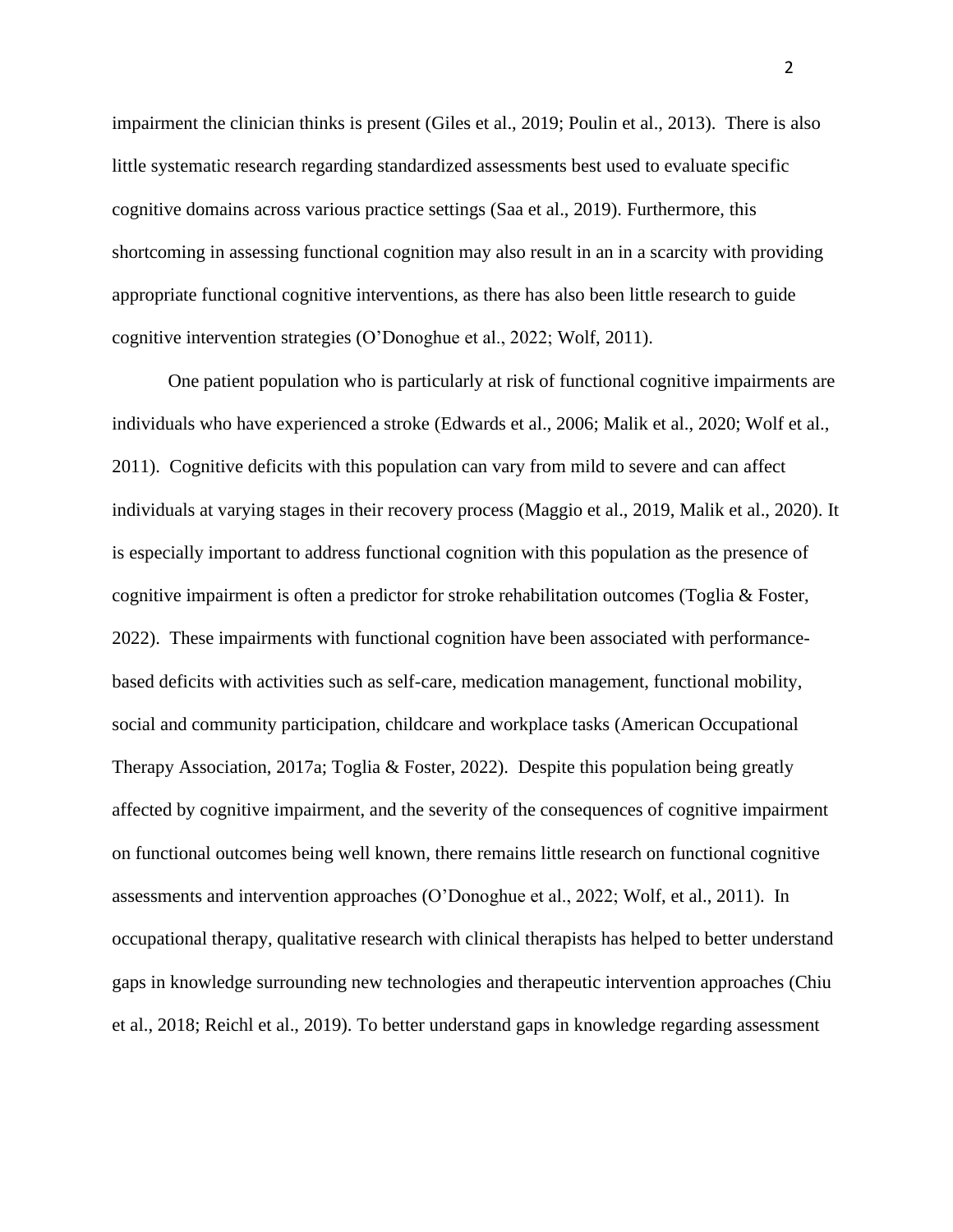and treatment of functional cognition following stroke, it will be critical to obtain the firsthand experiences of current clinical therapists.

#### <span id="page-12-0"></span>**Problem Statement**

Stroke is one of the leading causes of long-term disability in the United States (Center for Disease Control and Prevention, 2020), with up to 80% of this population experiencing cognitive impairment further complicating recovery and rehabilitation prognosis (Saa et al., 2019; Lanctot et al., 2020). Despite the prevalence and impact of cognitive impairment amongst the post stroke population, the evidence for functional cognition assessment and intervention in occupational therapy practice is not well described (Saa et al., 2019). Additionally, there is currently no evidence available that has explored perceptions of occupational therapists regarding interventions for functional cognition for stroke survivors. Research is needed to determine possible barriers and enablers to addressing functional cognition impairments to support improved cognitive and functional outcomes for clients following stroke.

#### <span id="page-12-1"></span>**Purpose**

The purpose of this qualitative descriptive study is to explore the perceptions of occupational therapists assessing and treating impairments in functional cognition in individuals following a stroke. The study included occupational therapists working in various rehabilitation settings.

# <span id="page-12-2"></span>**Project Objectives**

In order to understand the perceptions and experiences of occupational therapists treating functional cognition in individuals following a stroke, a qualitative descriptive approach to data collection and analysis was utilized. This study aims to answer the question: What are the overall perceptions of occupational therapists assessing and treating functional cognition impairments in individuals following a stroke?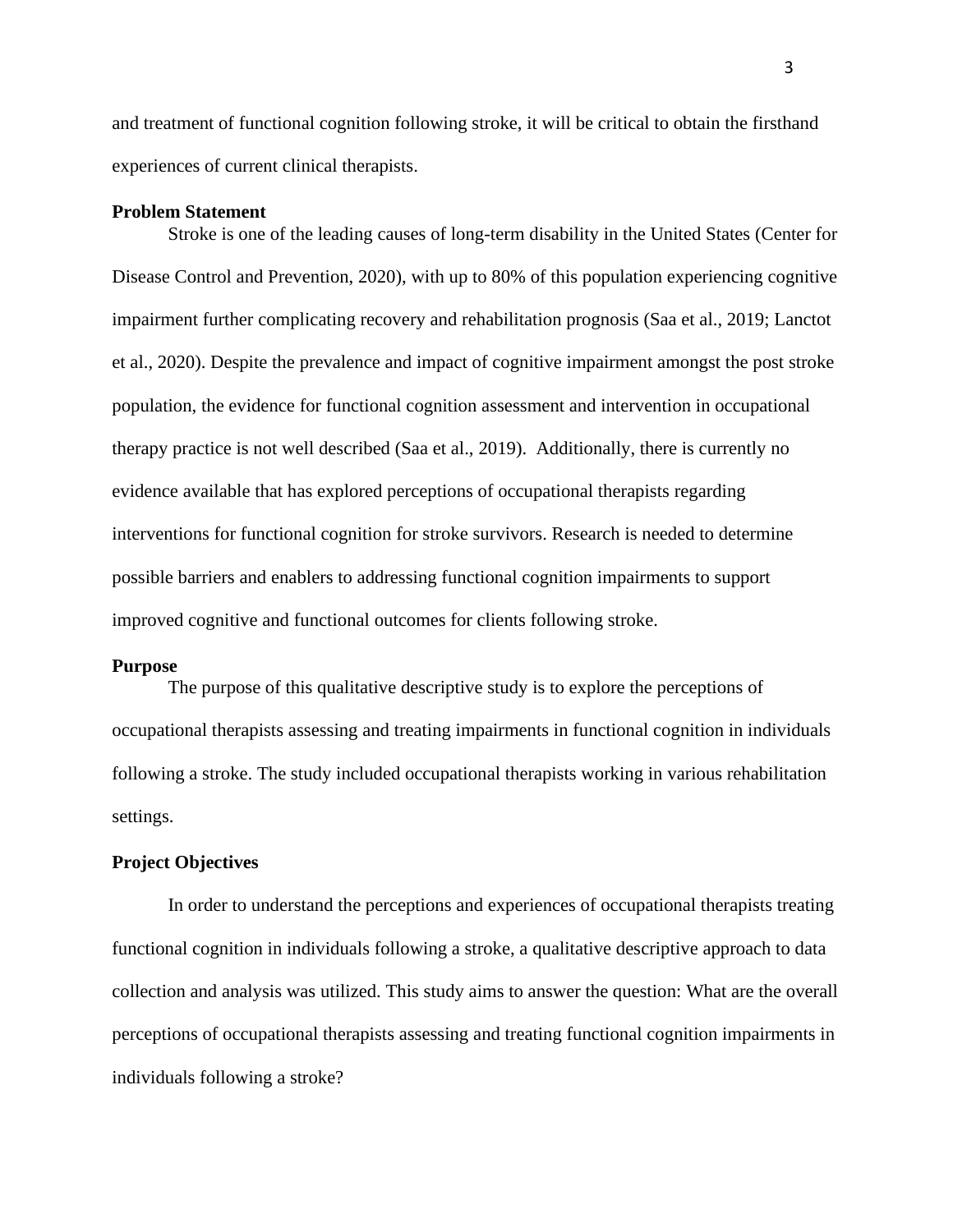# <span id="page-13-0"></span>**Theoretical Framework**

Qualitative descriptive research is not aligned with a specific theoretical framework but has been found to be of value in health care research (Sandelowski, 2000; Thorne et al., 2004). Recent occupational therapy literature has utilized qualitative descriptive approaches to describe the experiences of clinicians to provide evidence for practice and promote further research regarding various topics (Krishnagiri et al., 2017; Winship et al., 2019). Descriptive methodology aligns with the primary aim of this study. The research aims to obtain broad insight into the perceptions of occupational therapists, which is congruent with a more generic qualitative descriptive design (Kahlke, 2014).

# <span id="page-13-1"></span>**Significance**

This research study impacts occupational therapy education and clinical practice. Throughout the interviews, participants identified facilitators and barriers to their ability to effectively assess and treat cognitive impairments in individuals following a stroke. Identified barriers help shed light on increased education and clinical support for occupational therapists. The outcomes also help to justify the need for follow-up research regarding more specific assessment or treatment strategies. Understanding the experiences of occupational therapists is a step towards ensuring best practice in the area of cognitive rehabilitation in various clinical settings.

#### <span id="page-13-2"></span>**Summary**

This research study used a qualitative descriptive approach to explore the experiences of occupational therapists assessing and treating cognitive impairments in individuals following a stroke. Current clinical occupational therapists were interviewed to understand their perceptions. Understanding perceptions of current clinicians helps bring awareness to barriers that need to be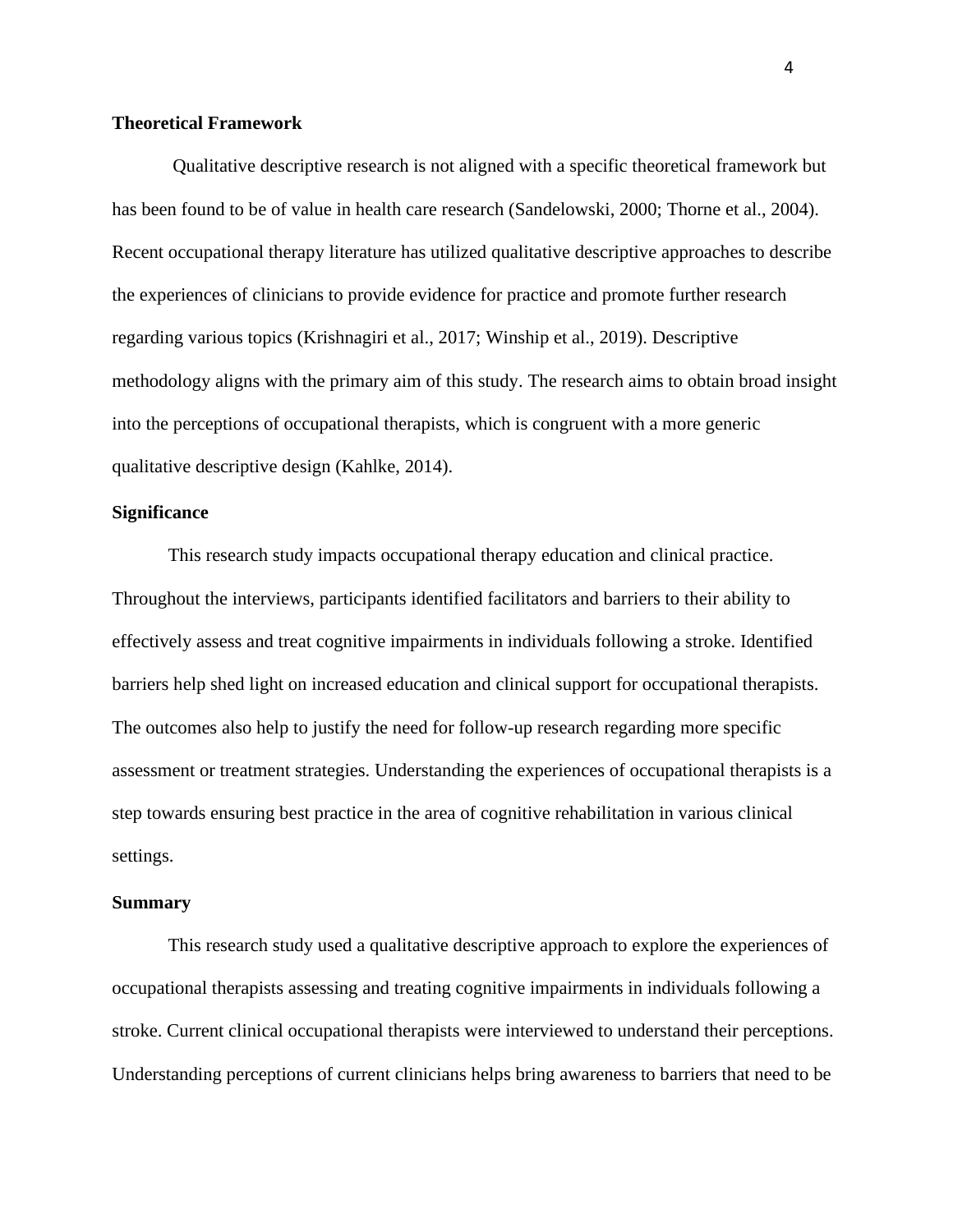addressed and facilitators to employ for assessing and treating functional cognition and identifies where further research in this area is needed.

#### **Section 2: Literature Review**

<span id="page-14-0"></span>The number of deaths from stroke in the United States has been declining for decades (Center for Disease Control and Prevention, 2020), leaving more individuals with residual impairments that often require rehabilitation (Wolf et al., 2011; Lanctot et al., 2020). One of the issues affecting stroke survivor occupational performance is the presence of cognitive deficits, which is found to be a major predictor in poorer functional outcomes (Saa et al., 2019; Malik et al., 2020). Occupational therapists must assess and treat cognitive impairment in order to advocate for better rehabilitation outcomes, as cognitive functioning is needed to complete the vast majority of everyday activities (Giles et al., 2019; Saa et al., 2019).

It is important that occupational therapists have high quality, relevant research to guide their clinical assessment and treatment of cognitive impairments (American Occupational Therapy Association, 2017b). Yet, there is minimal available evidence regarding intervention effectiveness for cognitive impairments following stroke and available research lacks homogeneity and overall generalizability (Wolf et al., 2011; O'Donoghue et al., 2022). If there is limited evidence, then the profession must question how occupational therapists determine treatment strategies for addressing cognitive impairment.

Furthermore, assessing cognition is also complicated. Traditional approaches to assessing and treating cognition are rooted in cognitive psychology, which favors assessing isolated cognitive skills to infer functional skills (Marcotte et al., 2010). Pencil-and-paper assessments such as the Trail Making Test have been cited as useful for identifying specific cognitive skills such as visuoperceptual skills, working memory, and dual-tasking (Sanchez-Cubillo et al., 2009).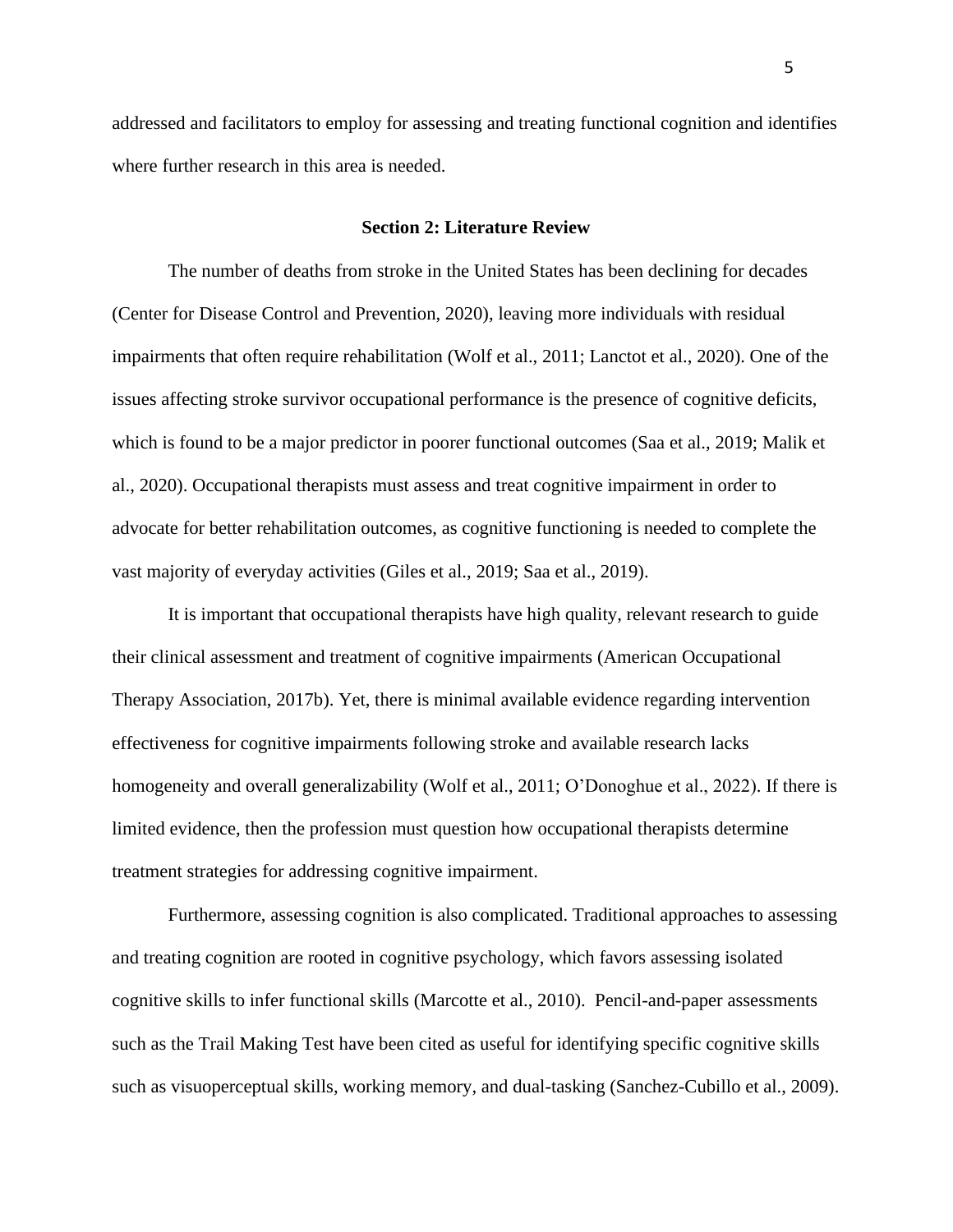However, performance-based assessments for cognitive impairment are preferable to pencil-andpaper assessments for evaluating functional cognition, as they simulate potentially familiar daily tasks which require integrating multiple sources of information rather than isolation of a specific cognitive skill (AOTA, 2017a). One of the biggest barriers to utilization of performance-based assessments is clinical utility, as most functional cognitive assessments take at least one hour to administer (Poulin et al., 2013). It is not well known how occupational therapists typically assess and therefore treat cognitive impairment. There is a need to understand the experiences of occupational therapists who treat individuals following a stroke to explore how they assess and treat cognition without a sufficient body of evidence to support them.

Currently, there is a gap in the research regarding the experiences of occupational therapists treating functional cognition in a more general sense, without being limited to exploring the use of a specific strategy. Furthermore, the evaluation of cognition after stroke has found to be unorganized, with clinicians having difficulty choosing measures for various cognitive domains across clinical settings (Saa et al., 2019). Understanding the perceptions of healthcare professionals is valuable to determining gaps in clinical knowledge and opportunities for future research (Chi et al., 2018; Reichl et al., 2019). This study intends to help understand occupational therapy practitioners' perceptions of functional cognition in practice to help reduce this gap in current evidence.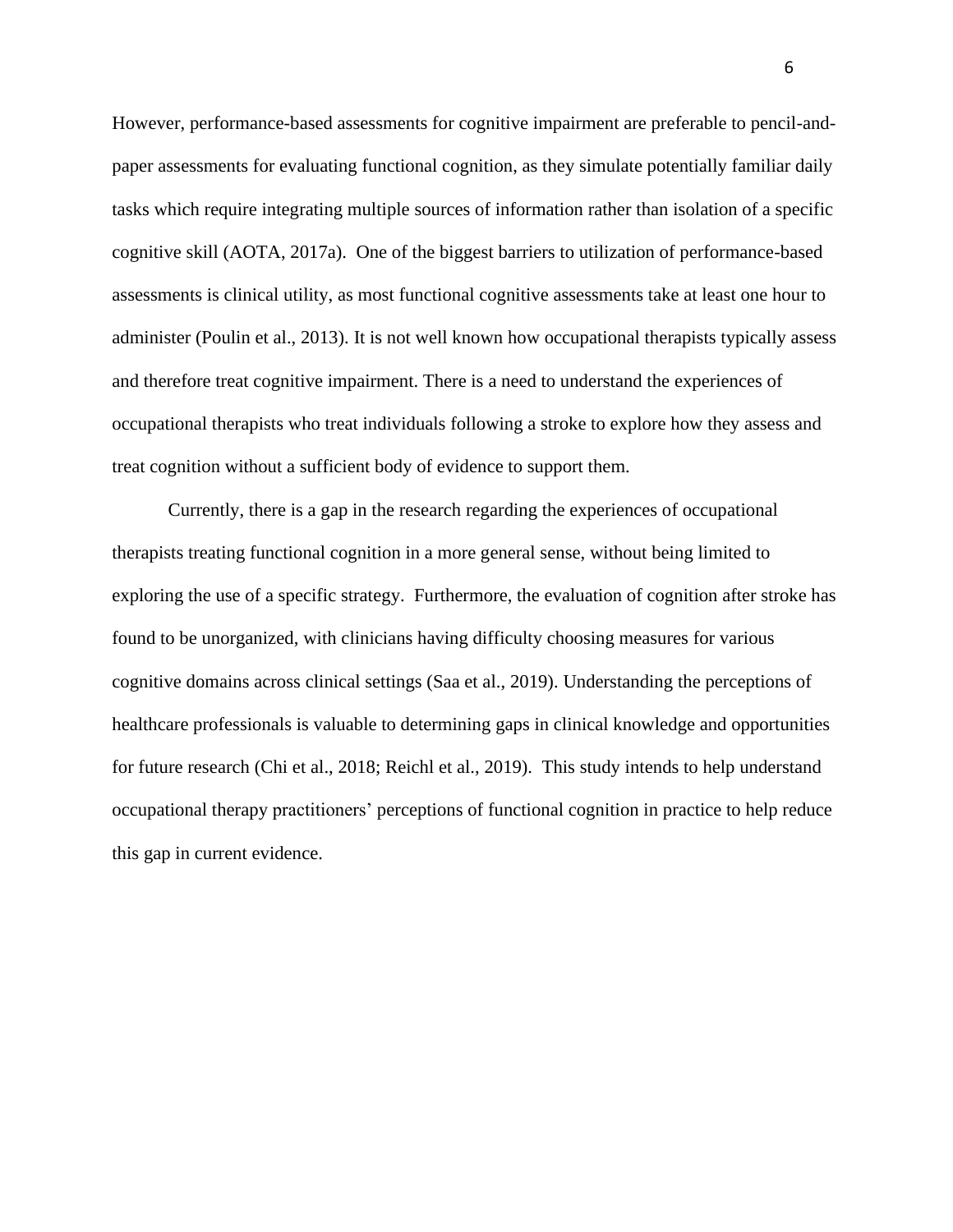#### **Section Three: Methods**

## <span id="page-16-1"></span><span id="page-16-0"></span>**Design**

To better understand the perceptions and experiences of occupational therapists treating functional cognition in individuals following a stroke, a qualitative descriptive approach to data collection was utilized. This study aims to answer the question: What are the overall perceptions of occupational therapists assessing and treating functional cognition impairments in individuals following a stroke?

# <span id="page-16-2"></span>**Setting**

The study included occupational therapists working in various clinical settings where they assess and treat individuals following a stroke. Occupational therapists are able to address the impairments associated with stroke throughout the continuum of care; from the acute hospital setting, to the outpatient setting, and even at home or in the community (Nilsen & Geller, 2015). Participants across these settings were included to allow for possible comparison of experiences of therapists in different settings. For the study, occupational therapists participated in virtual interviews using the video chat service Zoom.

# <span id="page-16-3"></span>**Participants**

Participants in this study included occupational therapists that have current clinical experience assessing and treating individuals who have had a stroke. Occupational therapists were chosen for this study because of the principal researcher's background as an occupational therapist and personal experience with assessing and treating functional cognition impairments in individuals following a stroke. Although other healthcare professionals can treat these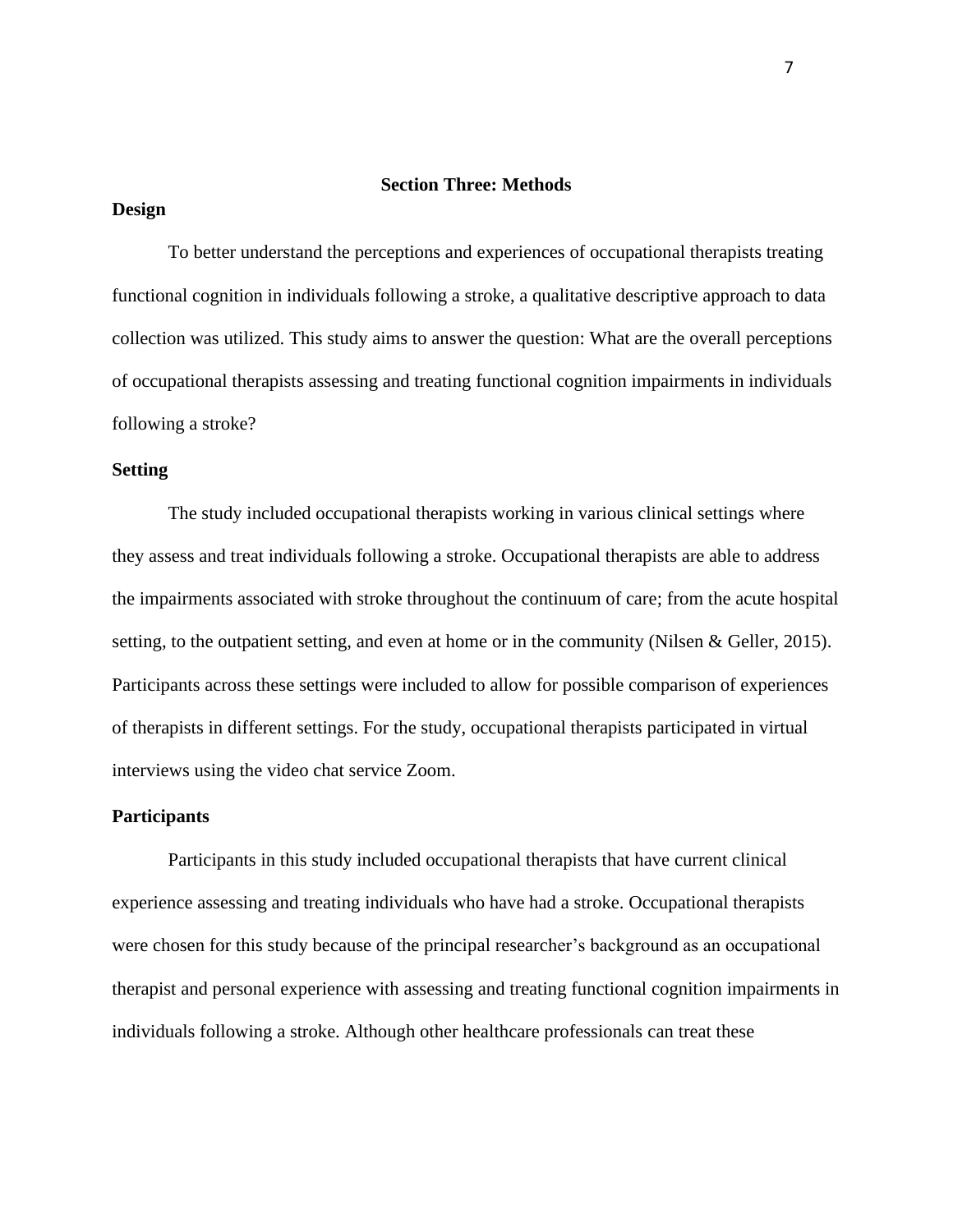impairments, only occupational therapists were included in order to determine their disciplinespecific experiences, which may include discussion or comparison of other disciplines.

Inclusion criteria included licensed occupational therapists who work full-time, which is at least 32 hours per week, in any clinical setting and any location within the United States. Participants attested to treating individuals following stroke as at least 1/3 of their typical caseload. Participants were required to have access to Zoom and to be able to read interview questions and participate in an interview in English. In order to obtain the most current and upto-date data about therapist experiences, therapists were excluded from the study if they were not licensed occupational therapists in their practicing state, were not currently working in a clinical setting whose population included at least 1/3 individuals who have had a stroke, and if they worked in that setting less than 32 hours per week. Occupational therapy assistants were excluded from this study as they are unable to interpret the results of standardized assessments within their scope of practice (AOTA, 2014). Participants were also excluded if they were not able to access Zoom or read and speak English, although English need not be their primary language.

Five total participants were included in this study. All participants were current occupational therapists at the time of the study, working in various settings with a client population including individuals following stroke. See table 1 for setting and years of experience of each participant.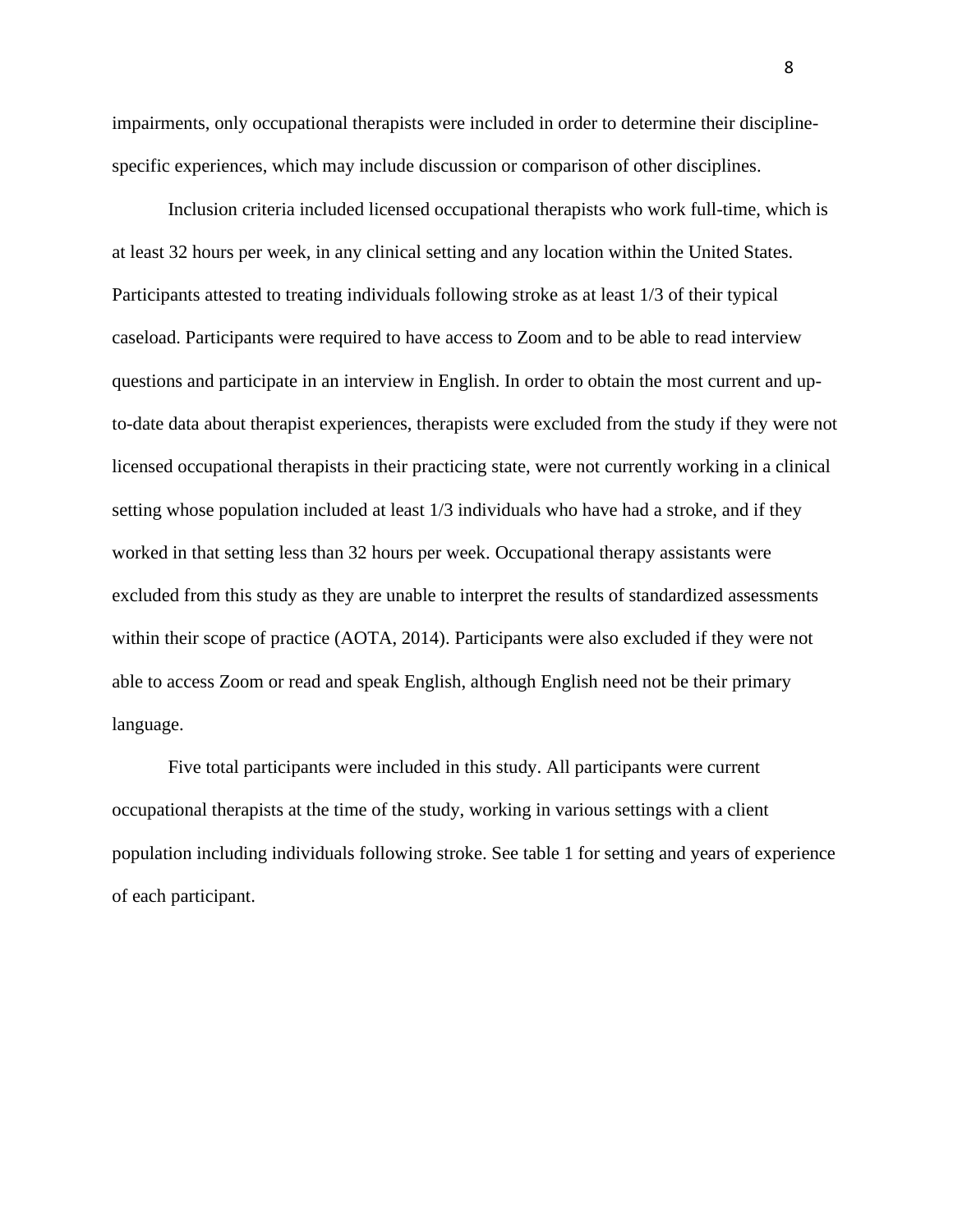<span id="page-18-1"></span>

|  | Table 1: Participant Demographics |  |  |
|--|-----------------------------------|--|--|
|--|-----------------------------------|--|--|

| Participant   | Setting             | Years of Experience in       | Gender | Practicing   |
|---------------|---------------------|------------------------------|--------|--------------|
|               |                     | <b>Stroke Rehabilitation</b> |        | <b>State</b> |
| Participant 1 | Acute care          | 5                            | Female | Idaho        |
| (P1)          |                     |                              |        |              |
| Participant 2 | Mobile outpatient   | 14                           | Female | Missouri     |
| (P2)          |                     |                              |        |              |
| Participant 3 | Community-based     | $\overline{2}$               | Female | Kentucky     |
| (P3)          | residential         |                              |        |              |
| Participant 4 | Inpatient           | 3                            | Female | Kentucky     |
| (P4)          | rehabilitation      |                              |        |              |
| Participant 5 | Outpatient day      | $\overline{2}$               | Female | Texas        |
| (P5)          | neurorehabilitation |                              |        |              |

# <span id="page-18-0"></span>**Recruitment**

Purposive sampling was used with the goal of maximum variation, considering work setting of the occupational therapist, years of experience, and geographic location. To obtain the widest range of possible participants, recruitment fliers were distributed virtually through various methods. The principal researcher recruited through university alumni email lists, employer email lists, and through social media. All recruitment through email lists were sent to the person in charge in that setting (i.e., the occupational therapy manager at the researcher's place of employment, or the head of the occupational therapy department at various universities). See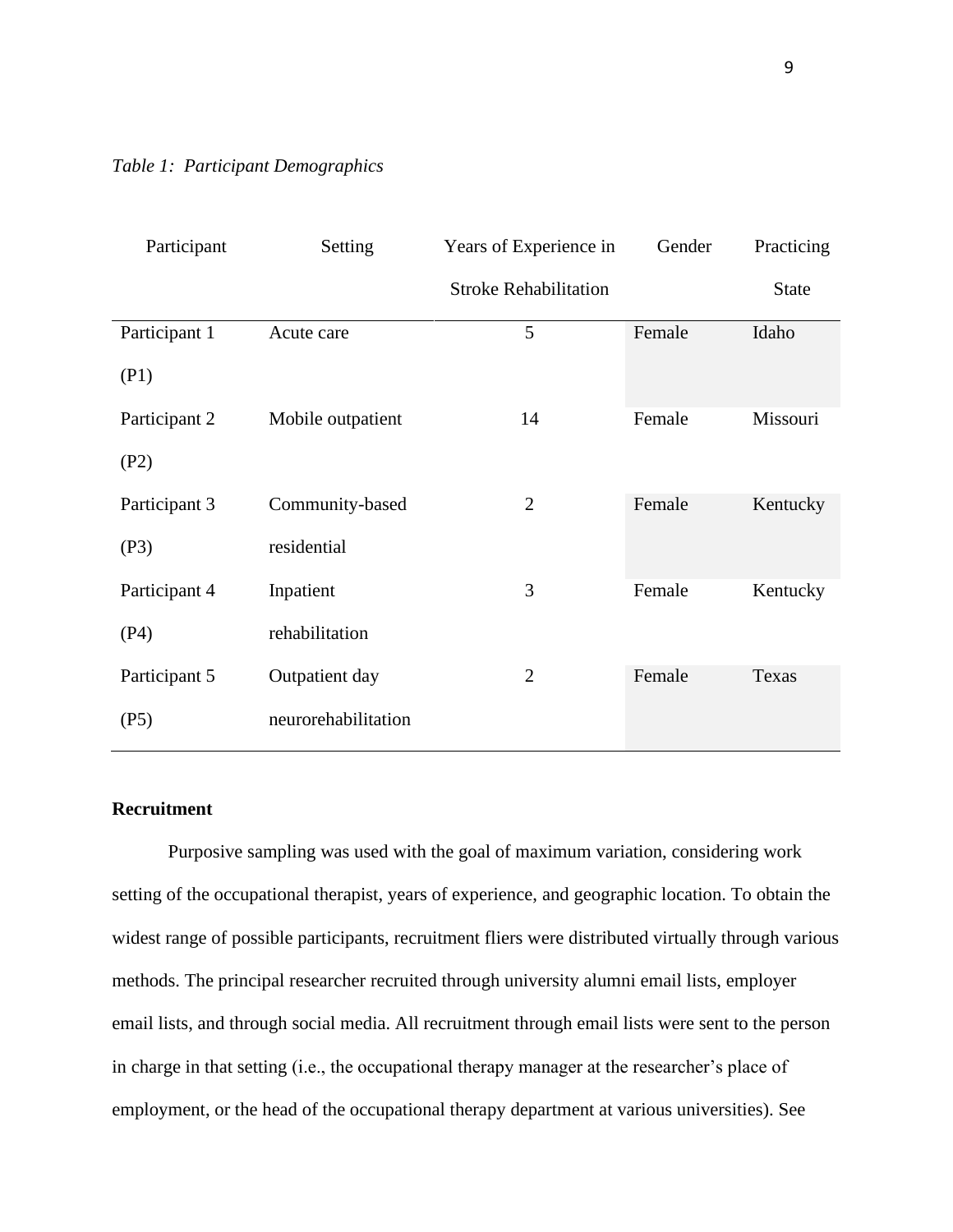Appendix A for recruitment flyer and Appendix B for communication script sent along with the flyer. Interested participants responded to the flyer by emailing the principal researcher, who screened for eligibility and scheduled interviews as appropriate.

#### <span id="page-19-0"></span>**Data Collection**

This qualitative study included one-on-one interviews of the participants. Interviews were conducted virtually for several reasons. Convenience is an important factor to consider when conducting interviews (University of Kansas, n.d.). Conducting a virtual interview allows for more flexibility with scheduling, as it does not require the researcher and participant to find an agreed-upon location, and there is no additional transport time to factor into the time needed for the overall experience. One of the benefits of conducting face-to-face interviews is that body language and facial expressions can be interpreted (Marshall, 2016). The interviews utilized Zoom video call format in order to capture non-verbal cues from the participants. Lastly, safety is an important factor to consider amongst the ongoing concern regarding the COVID-19 outbreak. Virtual interviewing allowed the interviewer and participant to socially isolate and allowed the interview to be conducted without wearing a mask. The interviews were recorded, with the permission of the participants, to allow for full participation in the discussion from the interviewer without pressure to take excessive written notes.

Prior to conducting the study, an interview protocol was developed, using the guide provided by Creswell and Creswell (2018). This protocol includes an introduction section in which the interviewer explains the details of the study to the participant, along with a few opening questions to gather basic demographic information and help put the participant at ease. There are then 5-10 content questions that were formed using the sub-questions of the broader research study question. All questions allowed the interviewer to collect rich data centered on the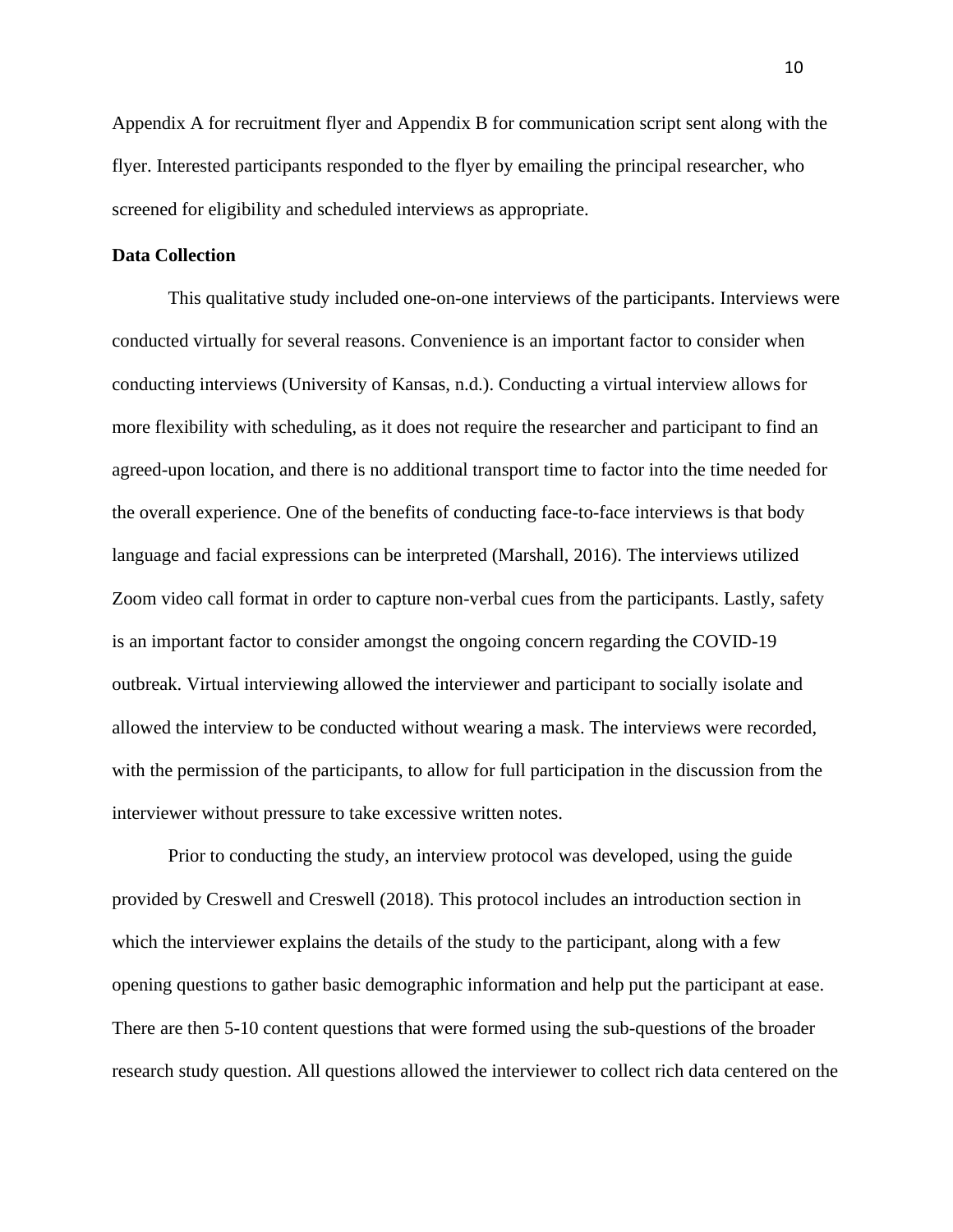main research focus, which is to understand the experiences of occupational therapists assessing and treating cognitive impairments in individuals following a stroke. Interview questions (see Appendix C) were developed based on the main themes identified in a past needs assessment, which included three brief interviews of occupational therapists. Probing questions were also included in the interviews when needed to obtain more information. The script was sent to each participant at least two days prior to the scheduled interview to allow for participant preparation.

#### <span id="page-20-0"></span>**Data Analysis**

An inductive approach to thematic analysis was taken for data analysis in which the principal investigator transcribed interviews verbatim. This six-phase approach proposed by Nowell et al. (2017) includes becoming familiar with the data, generating initial codes, searching for themes, reviewing the initial themes, defining and naming the themes, and producing a report. The goal of thematic data analysis was to provide meaningful data about the perceptions and experiences of occupational therapists assessing and treating cognitive impairments with organized themes. Three themes arose from the data set and will be described in the results section.

Ensuring validity of qualitative data is an important step in strengthening the results of the research. When analyzing the interview data, multiple validity strategies were utilized. Throughout the process of analysis, member checking was used to verify major meanings and themes that were arising from the data during initial analysis. This helped to ensure the conclusions were logical to the participants who shared their experiences (Lysack et. al, 2017). Member checking occurred with 2 out of 5 total participants. The author also maintained a reflexivity journal throughout the data analysis process. Deliberately self-reflecting on the research process is important, as it allows the researcher to recognize possible bias and how it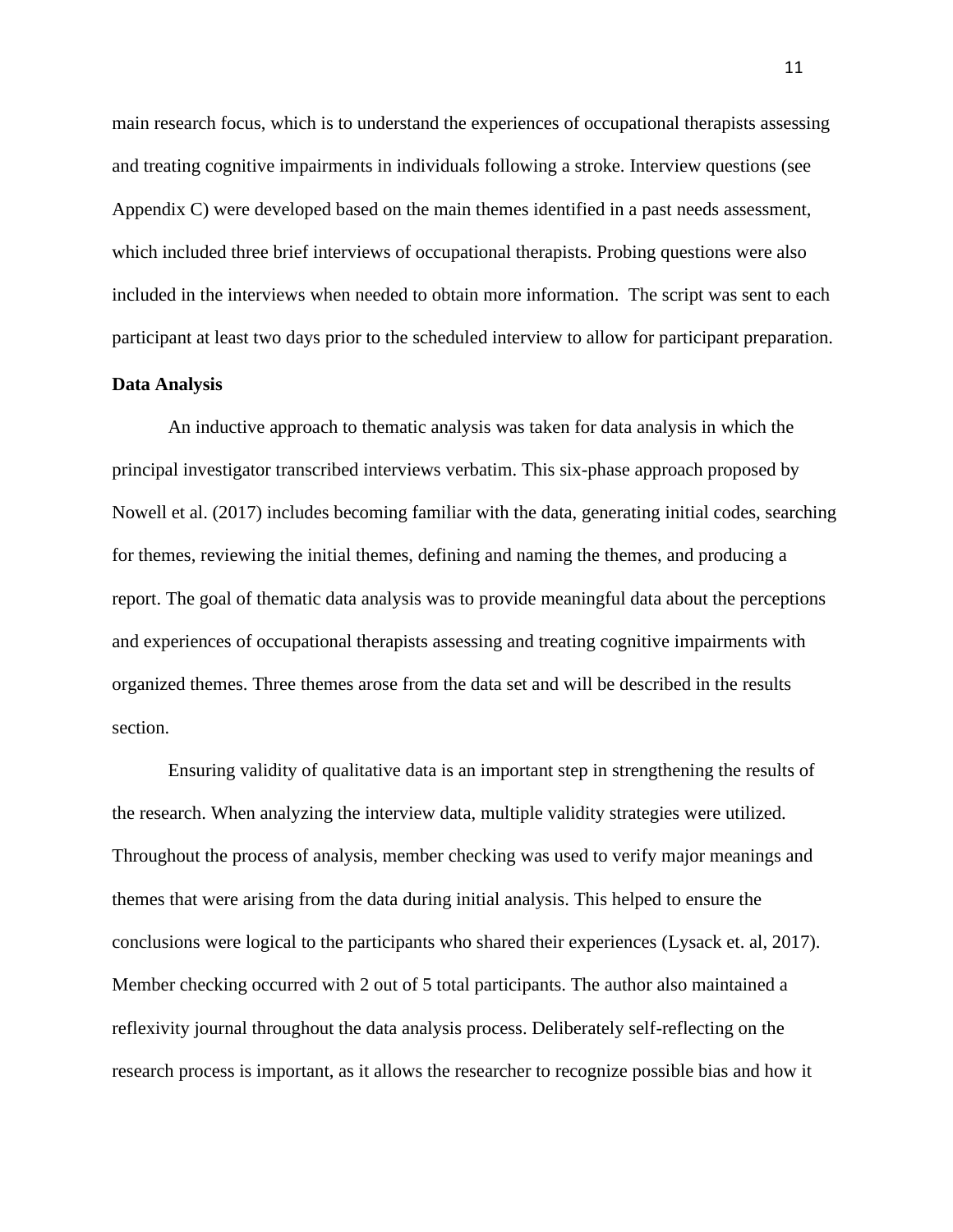may influence the interpretation of the data (Lysack et. al, 2017). Examples of journal topics included reflecting on the types of probing/follow up questions used, and the ability use experience to build rapport without oversharing. Finally, because the research was guided by a faculty mentor, the mentor participated in peer debriefing regarding the data. These debriefing sessions allowed for any additional explanations of the data and reaching consensus regarding conflicting explanations, adding legitimacy to the results of the study (Lysack et. al, 2017).

#### <span id="page-21-0"></span>**Ethical Considerations**

As this study interviewed participants, there were ethical issues to anticipate and plan for in order to minimize risk and maximize benefit to participants. Institutional Review Board (IRB) approval for the study was obtained in order to be certain that ethical issues were considered and procedures for minimizing risk were planned. Prior to beginning the study, verbal informed consent (see Appendix D) was obtained from participants and the purpose, potential benefits, and potential risks were clearly explained.

Participants were asked to share potentially stressful information about their career. Participants may have negative feelings about their ability to assess and treat cognitive impairments in individuals following stroke, and the interview had potential to bring up feelings of inadequacy in a participant's ability to assess and treat cognitive impairments in their clinical setting. As described by Creswell and Creswell (2018), interview questions were scripted that were intentionally not leading or asking for personal information. The interviewer had ample time to practice following the interview protocol and become comfortable with initial and probing questions, in order to reduce the risk of straying from the script.

When analyzing and storing the data gathered from interviews, steps were taken to protect the privacy of the participants. Using Zoom allowed for the meeting room to be secured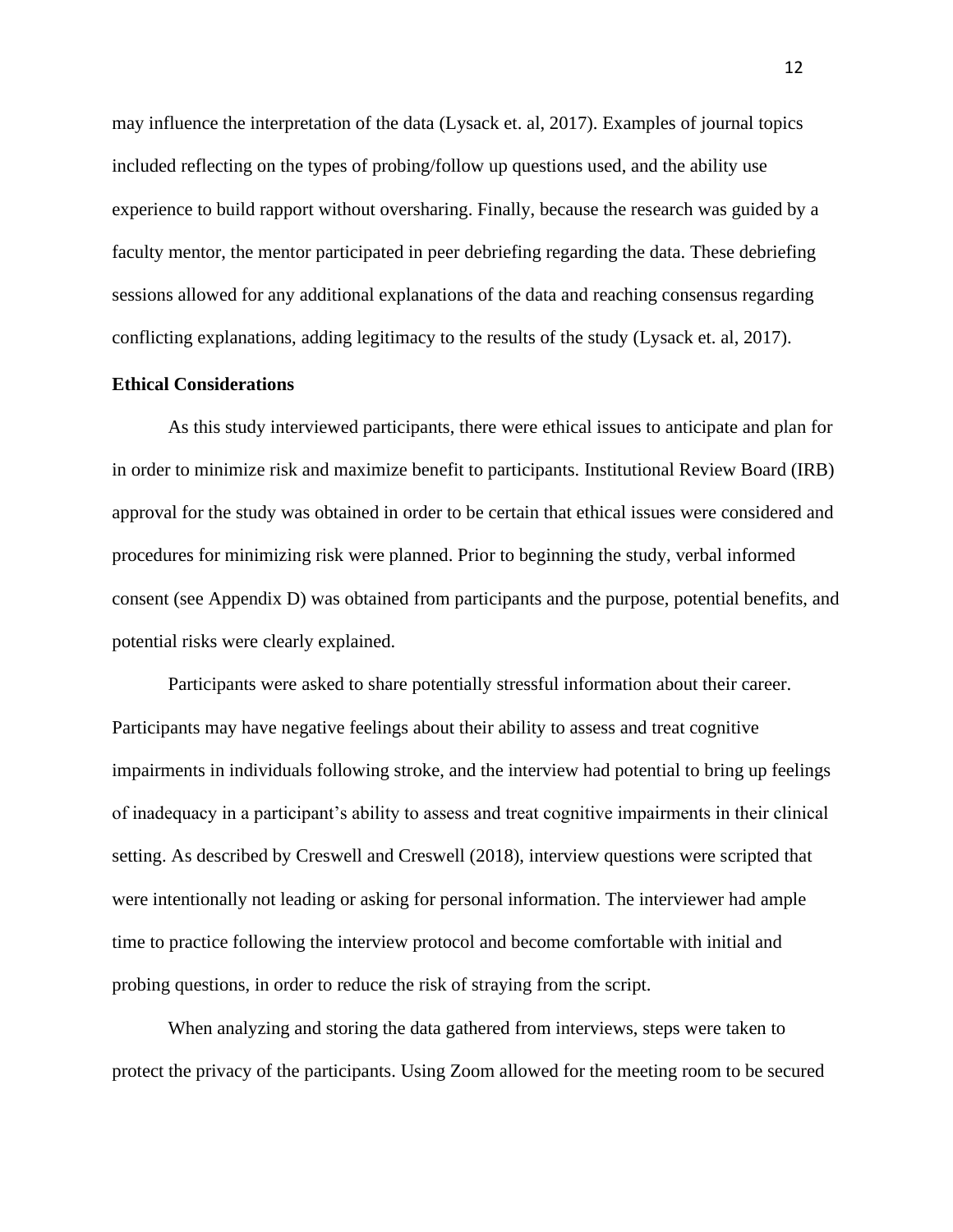by the host (the principal investigator), to prevent other individuals from entering the meeting. Following the interview, participants were assigned a number for transcription and analysis, and any further information leading to identification of the participant was removed. Data was stored securely in a locked digital format to protect the information form being hacked or stolen.

# **Section Four: Results and Discussion**

# <span id="page-22-1"></span><span id="page-22-0"></span>**Results**

Clinical occupational therapists shared their experiences, describing their perceived most important factors for assessing and treating functional cognition following stroke. From their responses, three key themes and associated subthemes arose from the data (see Table 2). Themes and subthemes are further described below with selected quotations to further exemplify each theme.

| Theme                                         | <b>Subthemes</b>                      |
|-----------------------------------------------|---------------------------------------|
| <b>Knowledge matters for addressing</b>       | 1. Lack of education in university OT |
| functional cognition                          | programs.                             |
| Occupational therapists often feel a lack of  | 2. Lack of continuing education.      |
| confidence in addressing functional cognition |                                       |
| due to being unprepared or underprepared in   |                                       |
| <i>their education and training.</i>          |                                       |

#### <span id="page-22-2"></span>*Table 2: Themes and Subthemes*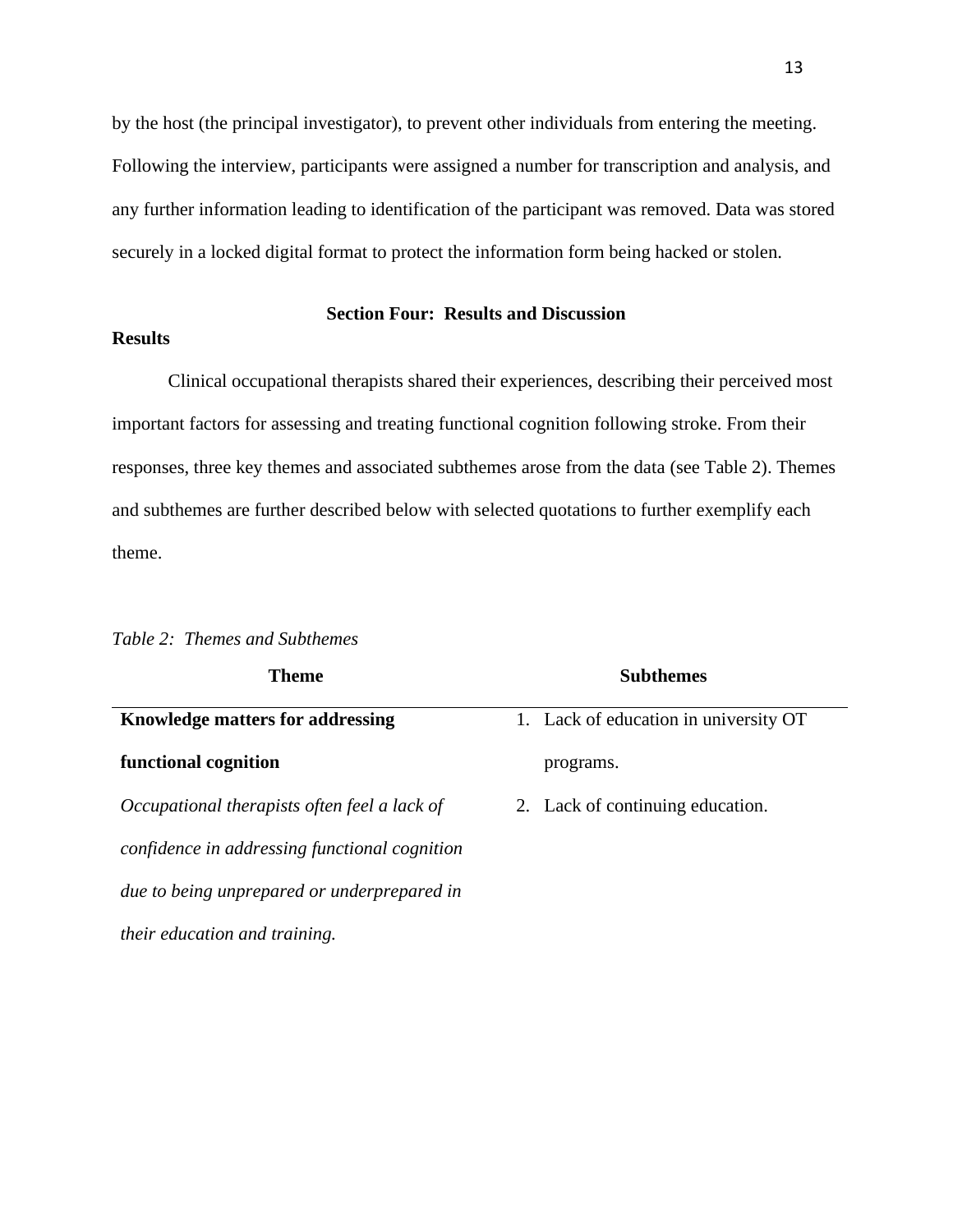# **Observation matters for addressing**

#### **functional cognition**

*Occupational therapists often assess functional cognition by observing a client complete a functional activity.*

# **Interdisciplinary care matters for addressing functional cognition**

*Occupational therapists value the ability to work with other healthcare professionals to assess and treat functional cognition, especially when working with clients who have complex diagnoses and medical histories.* 

- 1. Barriers of standardized assessments can be overcome with observation of functional cognitive skills.
- 2. Functional cognitive observation can lack objectivity and is difficult to reassess.
- 1. Maintaining collaborative relationships with other therapy disciplines enhances clinician confidence.
- 2. There are fewer barriers to addressing functional cognition when clients also receive speech language pathology services.

# <span id="page-23-0"></span>**Knowledge Matters**

All participants, while they do regularly see clients with cognitive impairment, highlighted their lack of confidence in assessing and treating functional cognition in individuals following stroke.

# <span id="page-23-1"></span>*Lack of Education in University OT Programs*

Each participant reflected on their primary OT educational experience and noted there was limited education within the program specifically related to functional cognition. While some participants remembered cognition as a small part of a broader course, no participants recalled taking a class dedicated to functional cognition. P5 stated that her education related to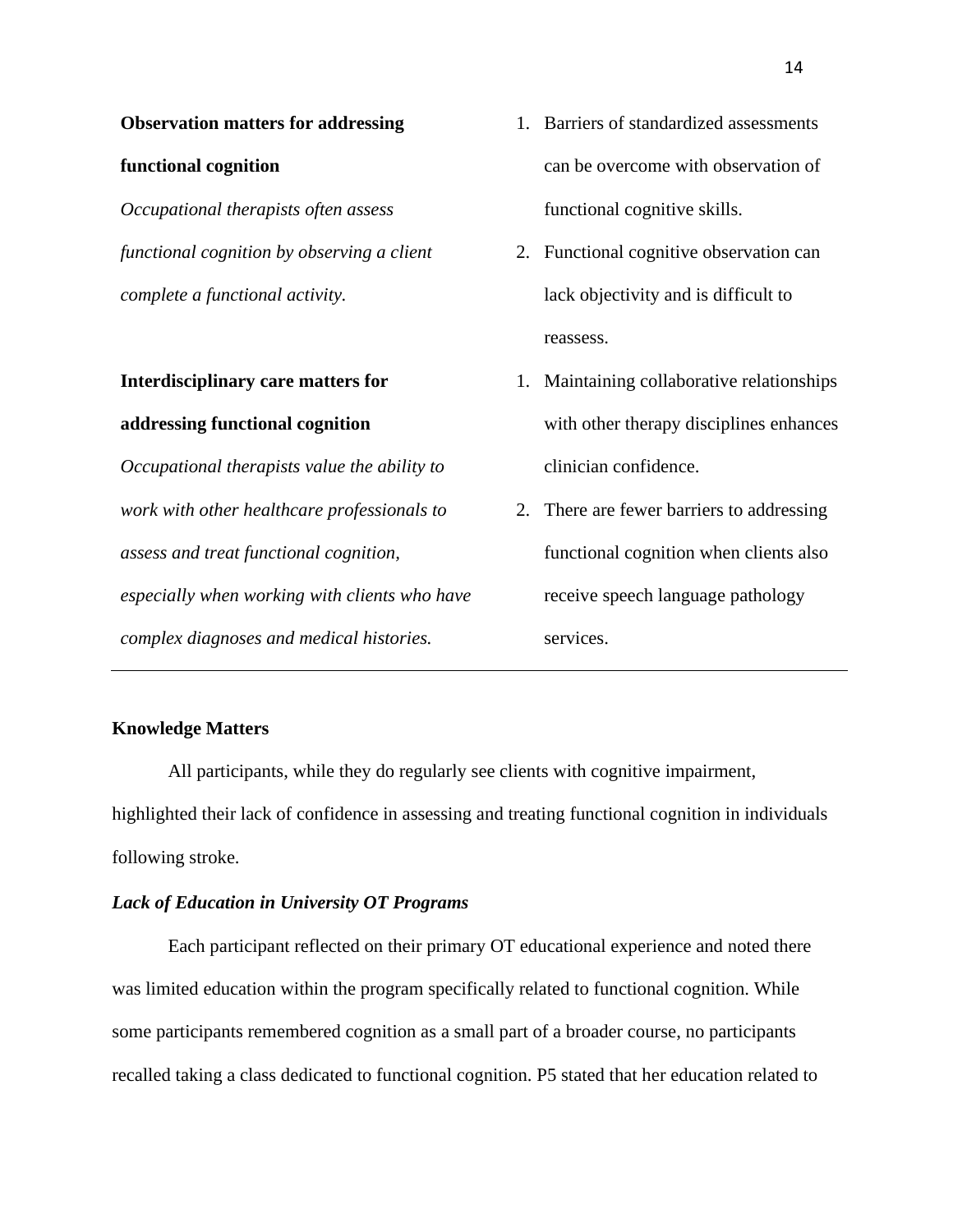functional cognition was "kind of like an afterthought, like they had to put it in there somewhere" so it was added to the beginning of an otherwise unrelated pediatrics-focused course. Participants also expressed desire for more education throughout their OT programs, stating "I wish we would have got into it a bit more" (P1). Participants overall felt their education regarding functional cognition was insufficient.

# <span id="page-24-0"></span>*Lack of Continuing Education*

All but one participant reported they had not taken any continuing education focusing specifically on functional cognition since starting their clinical OT careers. P3 did "recall some discussion about functional cognition… but that was just about the gist of it" within a brain injury certification course. P1 had experience with some courses related to functional cognition but reflected, "they were very beginner level, and talked about 'here's how to do the MoCA (Montreal Cognitive Assessment)' and 'here's how to do some very simple things', and it wasn't too much different from what I did learn in school". Participants lacked continuing education experience in functional cognition, and they experience they did share was limited and basic.

# <span id="page-24-1"></span>**Observation Matters**

Every participant discussed the importance of observation of everyday activities as part of assessing and treating functional cognition in individuals following stroke.

# <span id="page-24-2"></span>*Barriers of Standardized Assessments Can Be Overcome with Observation of Functional Cognitive Skills*

When asked to describe how they best identify cognitive impairments with clients, some participants reported using standardized assessments such as the EFPT to identify and re-assess cognitive impairment, but others reported they did not use any standardized performance-based assessment at all. However, all participants (even those who stated using some standardized performance-based assessments) said that they rely more heavily on observation during every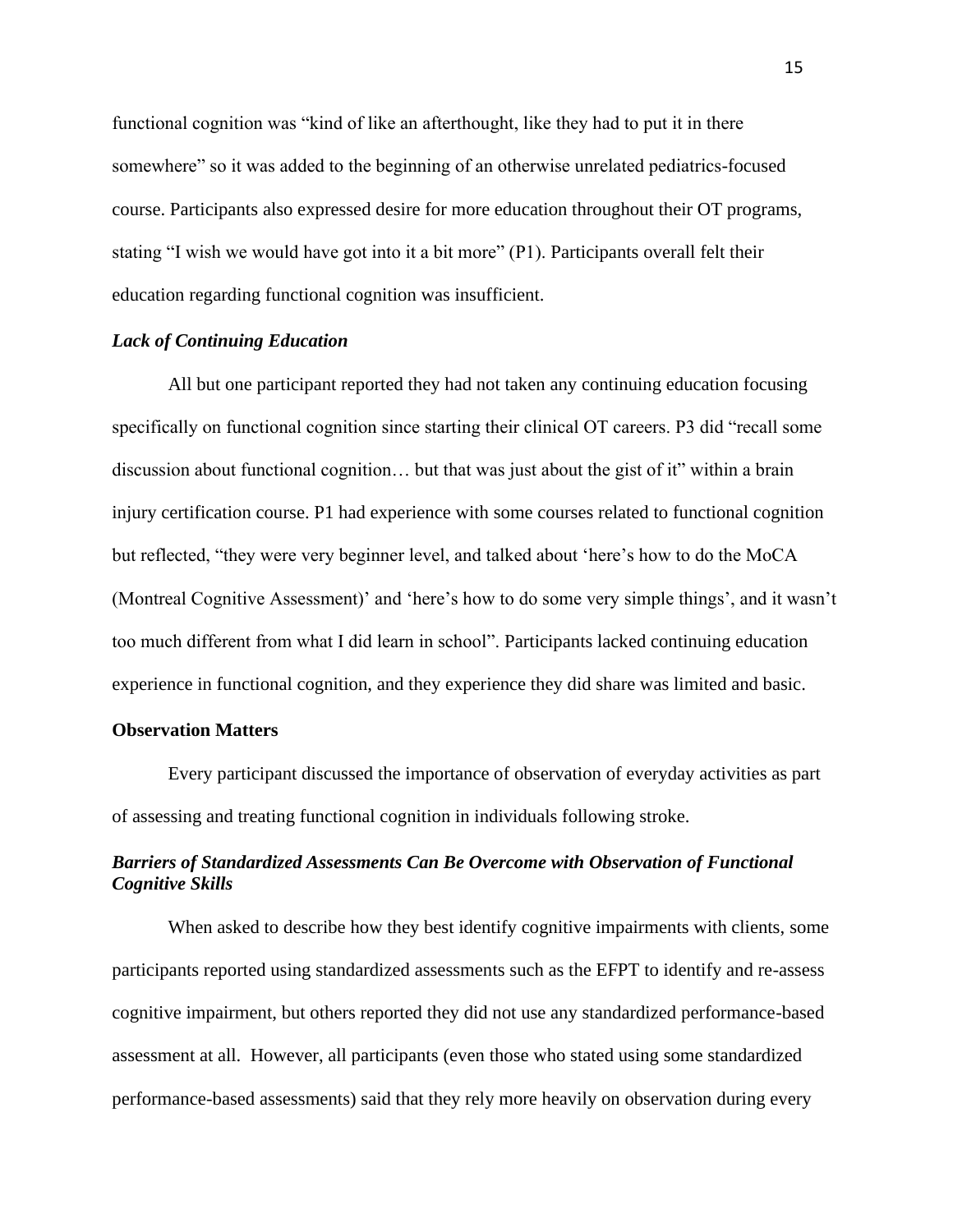day function tasks versus standardized, objective measures. P3 reported that their most common assessment for functional cognition could vary greatly in time required to administer:

In the case of someone who is very attentive and upper level, I would say 30 minutes max (to administer), but in the event of someone whose attention span is much less, it could be upwards of an hour or more stretched over several sessions. Doing portions of it because sometimes we have clients that just cannot sit for even two, three minutes.

P5 also described instances where it was difficult to identify an assessment appropriate for the client's level of functional cognition. They noted, "there's not a lot out there that I could find as far as high-level cognition goes, so you get past the very basic functional skills, and then I couldn't find much at all" (P5). When working with a wide variety of client ability levels, participants found it difficult to rely on standardized assessments.

# <span id="page-25-0"></span>*Functional Cognitive Observation Can Lack Objectivity and is Difficult to Reassess*

Each participant described their methods for determining progress over time, highlighting functional improvements during intervention sessions were priority versus formal reassessment of objective measurements. P4 stated "I usually only have anyone with a stroke between 14 and 22 days, so I feel like a lot of times we're focusing on other things, and never get to recreate or reassess". P2 reported difficulty with reassessment of objective measurements and their relation to functional improvement, stating "I don't really feel like the MoCA, or the SLUMS (Saint Louis University Mental Status) translate to activities very well", and agreed that a client's subjective report of improved activity performance would be more valuable than an improved score on a standardized assessment. Participants felt it was difficult to track objective measurements of improvement in functional cognition given the standardized assessments available and their clinical observations.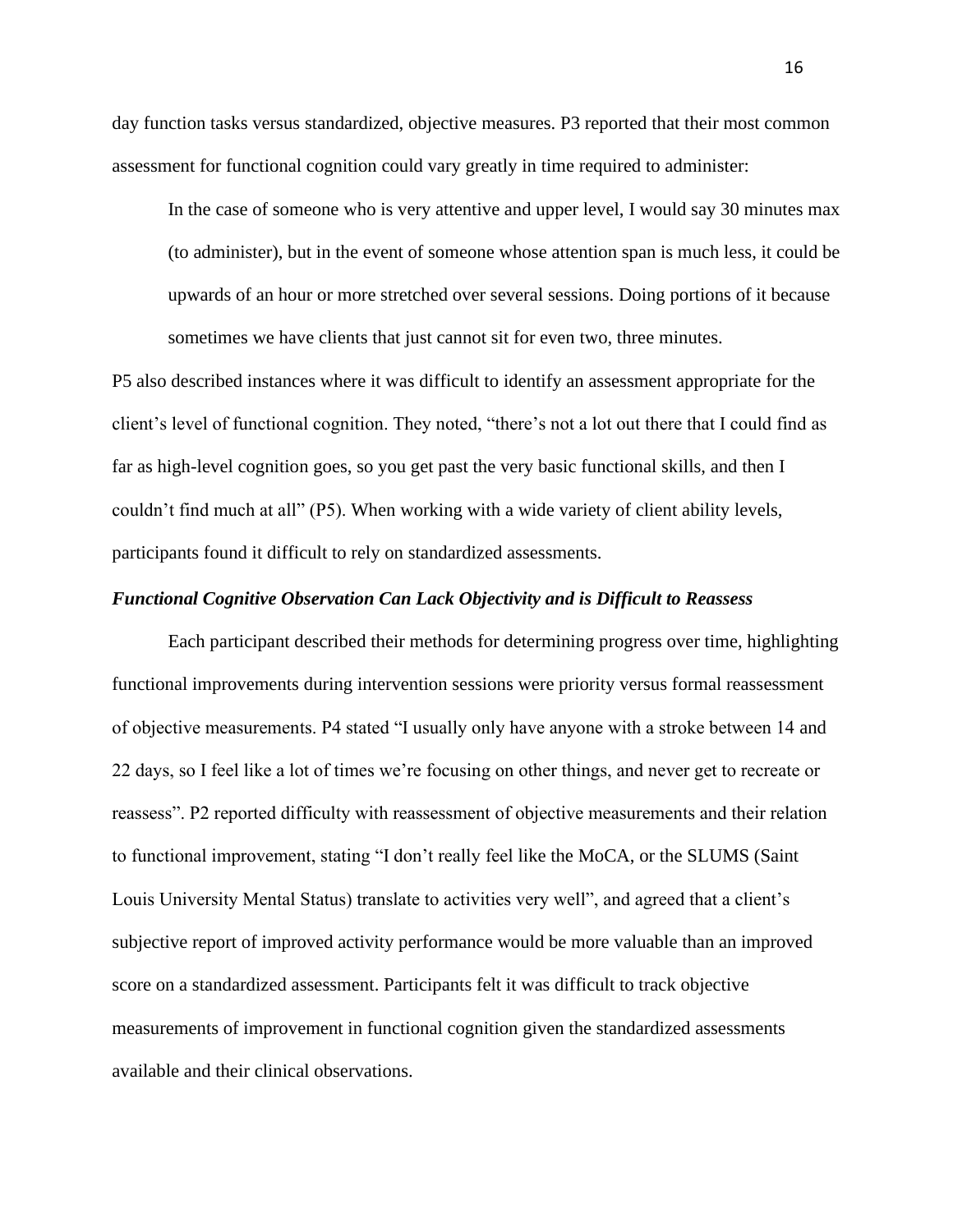# <span id="page-26-0"></span>**Interdisciplinary Care Matters**

All participants reflected on their experiences with interdisciplinary skill in their respective clinical settings, highlighting that a team approach to treatment of individuals with complex diagnoses such as stroke was critical to client care.

# <span id="page-26-1"></span>*Maintaining Collaborative Relationships with Other Therapy Disciplines Enhances Clinician Confidence*

Participants reported that stroke rehabilitation is a complex process that requires multiple healthcare professionals involved. P4 explained, "inpatient rehab works best when we overlap in disciplines, when there is so much gray area… it is a 'divide and conquer' type thing. It's important for all of us to touch on everything". P2 also highlighted the importance of keeping an open relationship with co-workers – "we just need to make sure we're in a good standing relationship… (to avoid) a turf war". Participants agreed that interdisciplinary care is a critical part of the stroke rehabilitation process, regardless of the setting.

# <span id="page-26-2"></span>*There are Fewer Barriers to Addressing Functional Cognition When Clients Also Receive Speech Language Pathology (SLP) Services*

Almost all participants felt that SLP focused more on cognitive skills as part of their scope of practice. P2 observed a difference in education, noting "a lot of the other speech therapists that I've worked with seem to have a deeper understanding than me of different cognitive processes". P5 also compared the difference in priorities for SLP and OT treatment – "I feel like they (SLP) do it more intentionally, like they'll set up an activity specifically to address a certain cognitive impairment, whereas I set up an activity so they can perform the activity". Participants could distinguish their strengths from SLP strengths when assessing and treating cognition but felt that both disciplines should be addressing this area.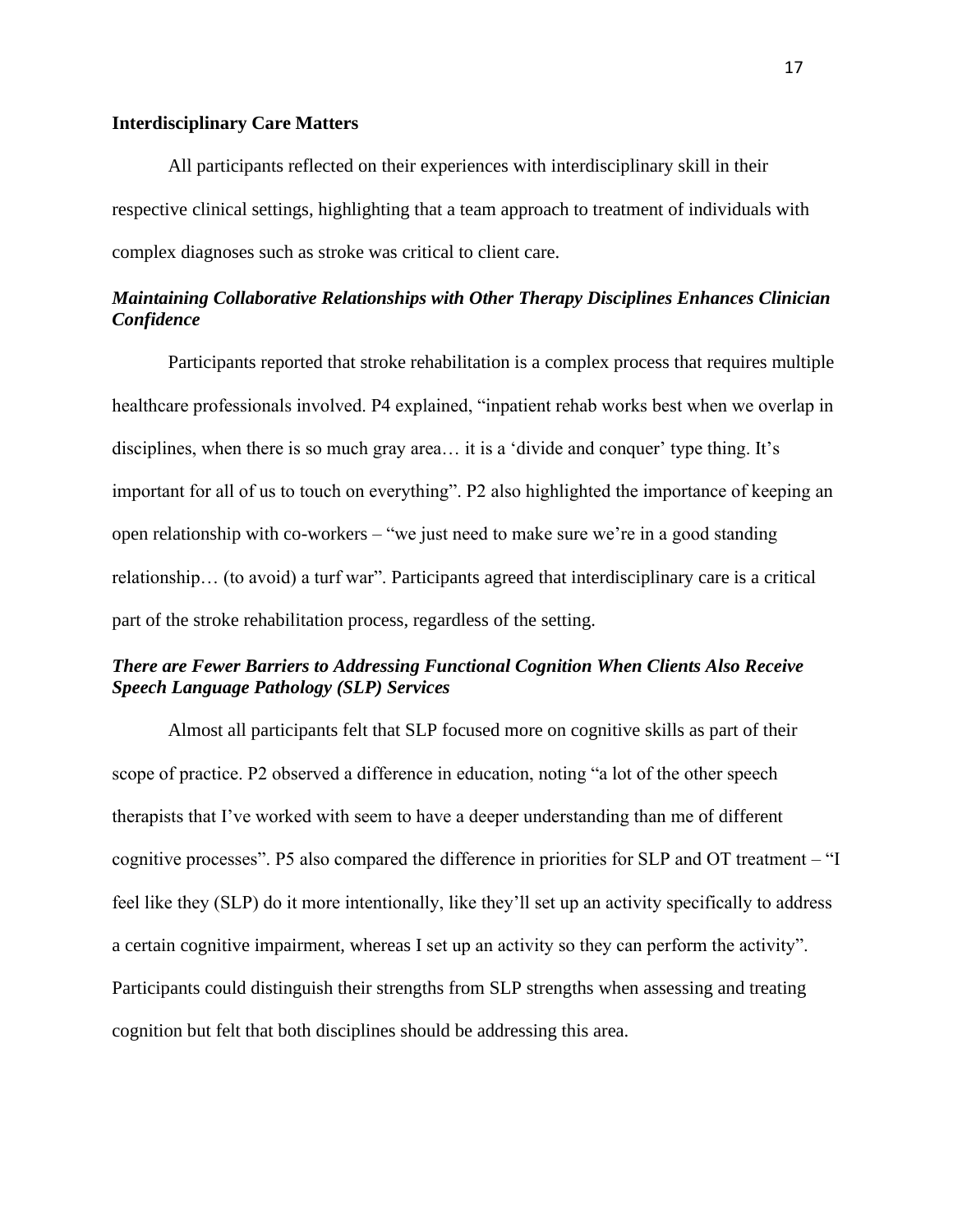# <span id="page-27-0"></span>**Discussion**

To the author's knowledge, this qualitative study is the first to explore the perceptions of occupational therapists assessing and treating functional cognition following stroke. This study aimed to identify what matters to clinical occupational therapists to better understand gaps in knowledge and/or education, and identify further needs for research. The three themes that emerged regarding knowledge, observation, and interdisciplinary care for addressing functional cognition are what matter most to the participants. These themes highlight barriers and facilitators related to assessment and treatment of functional cognition and provide opportunities for further education and research.

# <span id="page-27-1"></span>**Education**

Assessment and treatment of functional cognition following stroke varies across settings, however common issues arose amongst the participants in this study. All participants described barriers originating in their primary education, occurring before they even entered the clinical occupational therapy setting. None of the participants had the opportunity to take courses dedicated to functional cognition in occupational therapy throughout their curriculum. Most could remember content related to cognition incorporated into other courses, but found the information disjointed with the other parts of the course, and therefore difficult to remember. Given that the American Council for Occupational Therapy Education (ACOTE) standards for university curriculum do not highlight specific guidelines for education related to functional cognition (ACOTE, 2018), it is no surprise that universities struggle to find a place for education regarding functional cognition. Lack of education leaves entry-level occupational therapists feeling unprepared and uncertain about assessing and treating functional cognition in their clinical settings.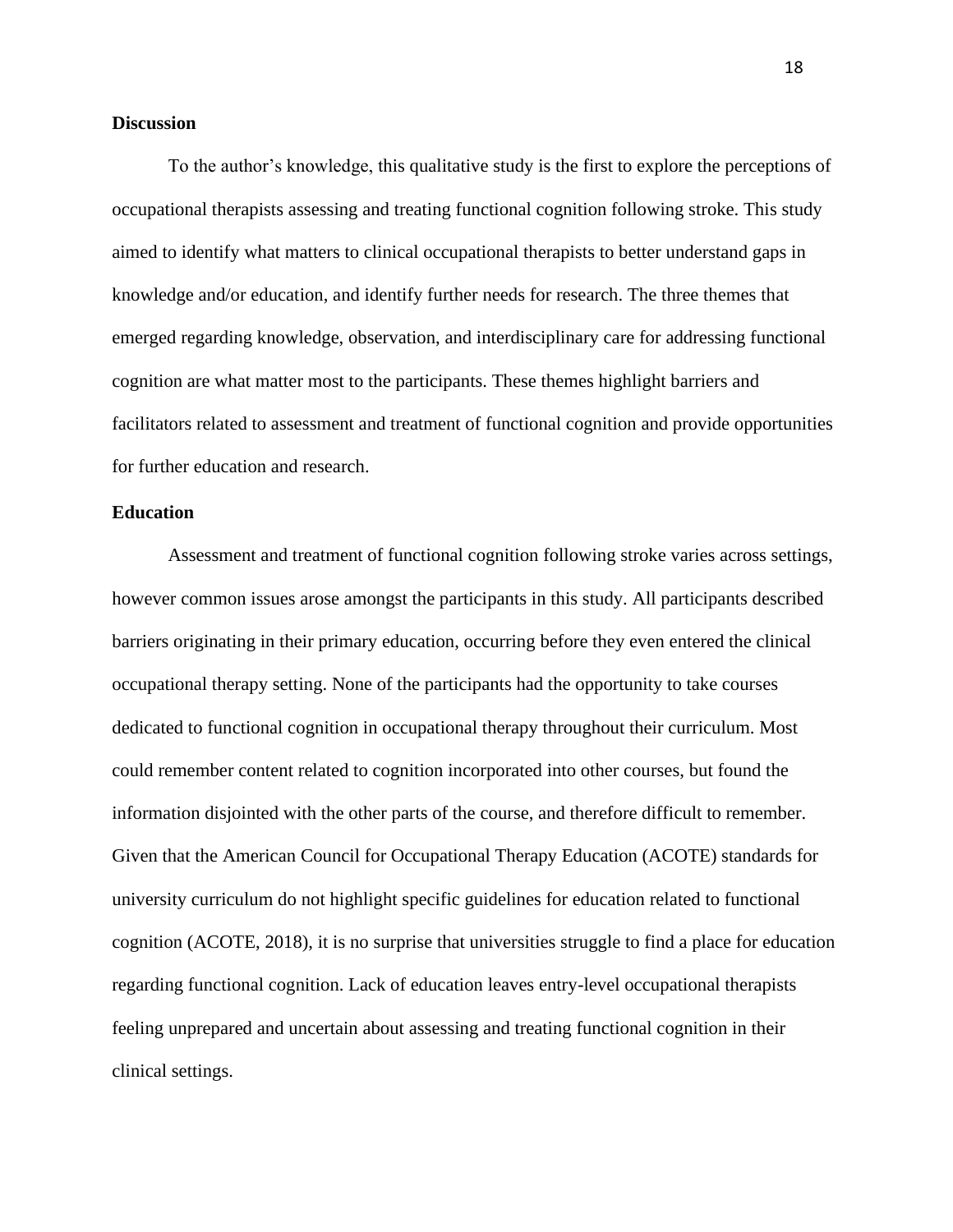Once therapists enter the clinical setting, they are tasked with complying with state and national requirements for continuing education. This can be difficult when working with a wide variety of client populations, as is standard in most clinical settings. Participants shared they did not prioritize functional cognition when seeking opportunities for continuing education, but rather sought out more broad courses related to conditions or therapeutic approaches. Although some participants could recall a portion of come courses discussing cognition in relation to the main topic of that course, it was again disjointed and difficult to remember. The participant who had taken a course specifically related to cognition found it lacking in depth, focusing on entrylevel skills, and did not suit her needs as a more experienced occupational therapist looking to advance her knowledge in functional cognition. When occupational therapists enter their clinical careers, they need opportunities to continue to develop their knowledge and skills related to functional cognition to facilitate increased confidence in their daily practice.

# <span id="page-28-0"></span>**Assessment and Intervention**

Participants made it clear that current standardized assessments available to them are limited, and those available are often time consuming and may not assess the level of cognitive skill the therapist is aiming to assess. Clinical occupational therapists in this study recognize that every day activity is an excellent tool for capturing a client's cognitive impairment, but often the outcomes being measured in these scenarios are focused on ADL or IADL performance. While looking at cognitive functioning within every day activity aligns with the principles of functional cognition, it is difficult for the practitioner to measure the performance of cognition in this role, as there are no objective measurements on the cognitive functioning itself within these tasks. These barriers align with previous research suggesting that there are no functional cognitive

19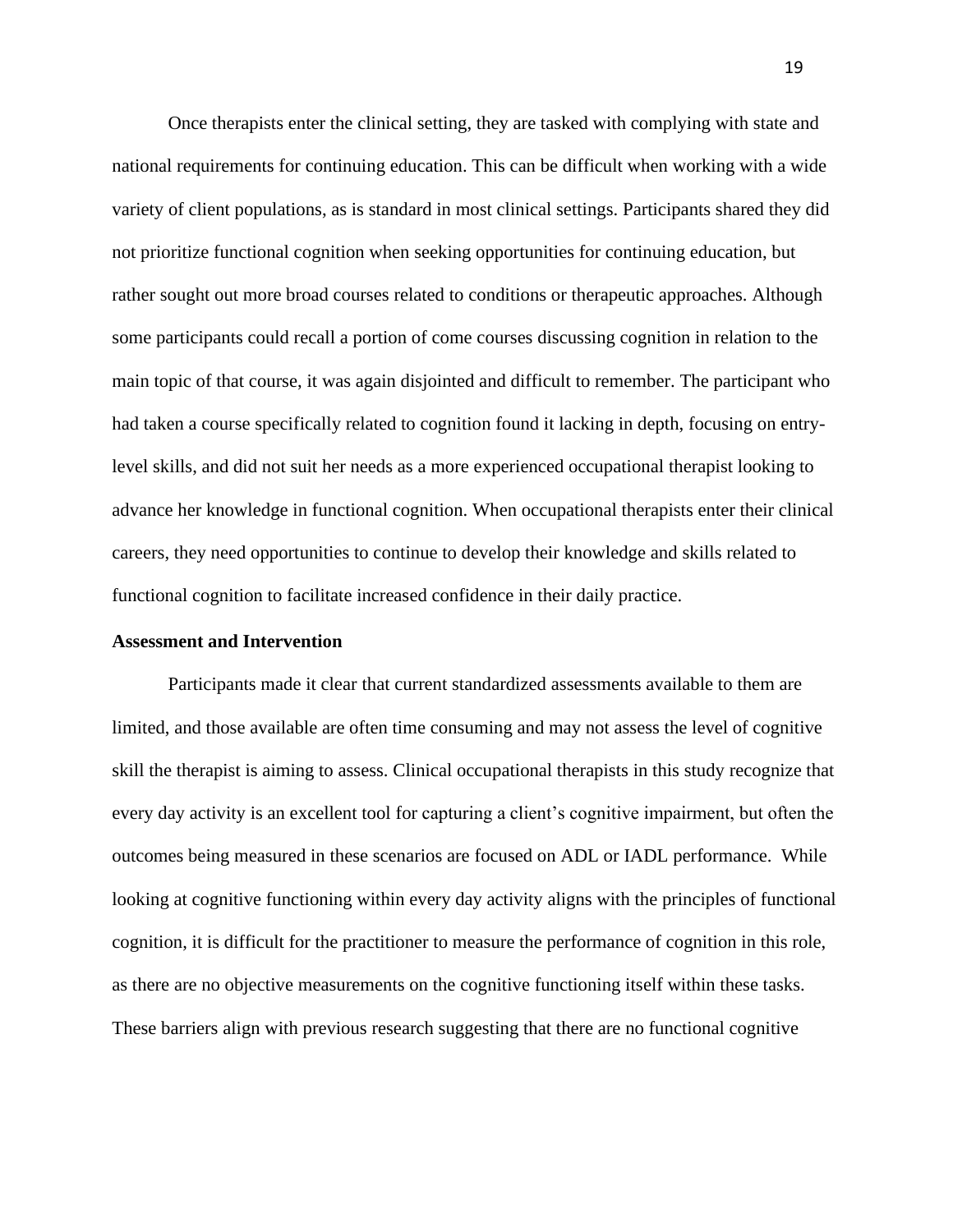assessments in occupational therapy with adequately assessed psychometric properties (Giles et al., 2020).

It should be noted that the use of occupation was also included when discussing interventions for functional cognition. The participants discussed their unique role in enabling participation in occupation and allowing clients a chance to utilize their cognitive performance skills to their ability. This aligns with occupational therapy's scope of practice, meaning that occupational therapy services should focus on enabling individuals to participate in those life occupations (AOTA, 2021). It seems the therapists valued this aspect of occupational therapy that distinguishes the profession from other healthcare professions, which is the importance of function and ability to participate in occupations.

Another area worthy of consideration when discussing interventions for functional cognition, is that the participants did not mention intervention approaches used, but instead discussed types of interventions, which mostly consisted of occupations and activities. Approaches to interventions are specific strategies used by the occupational therapists to shape the interventions that are implemented (AOTA, 2020). For example, an occupational therapist may work with a client to restore cognitive skills, or maybe they will adapt the environment and/or a task to enable participation in occupation. It is also possible that an occupational therapist may use a combination of intervention approaches (AOTA, 2020). However, in this study, the intervention approaches used to address the identified cognitive impairments were unclear. While the approaches used are individualized to each client, the lack of discussion surrounding intervention approaches for functional cognition may indicate further barriers to addressing functional cognition within the profession. Evaluation of a client's needs informs the therapist of the best approaches to utilize in practice (AOTA, 2021), but occupational therapists

20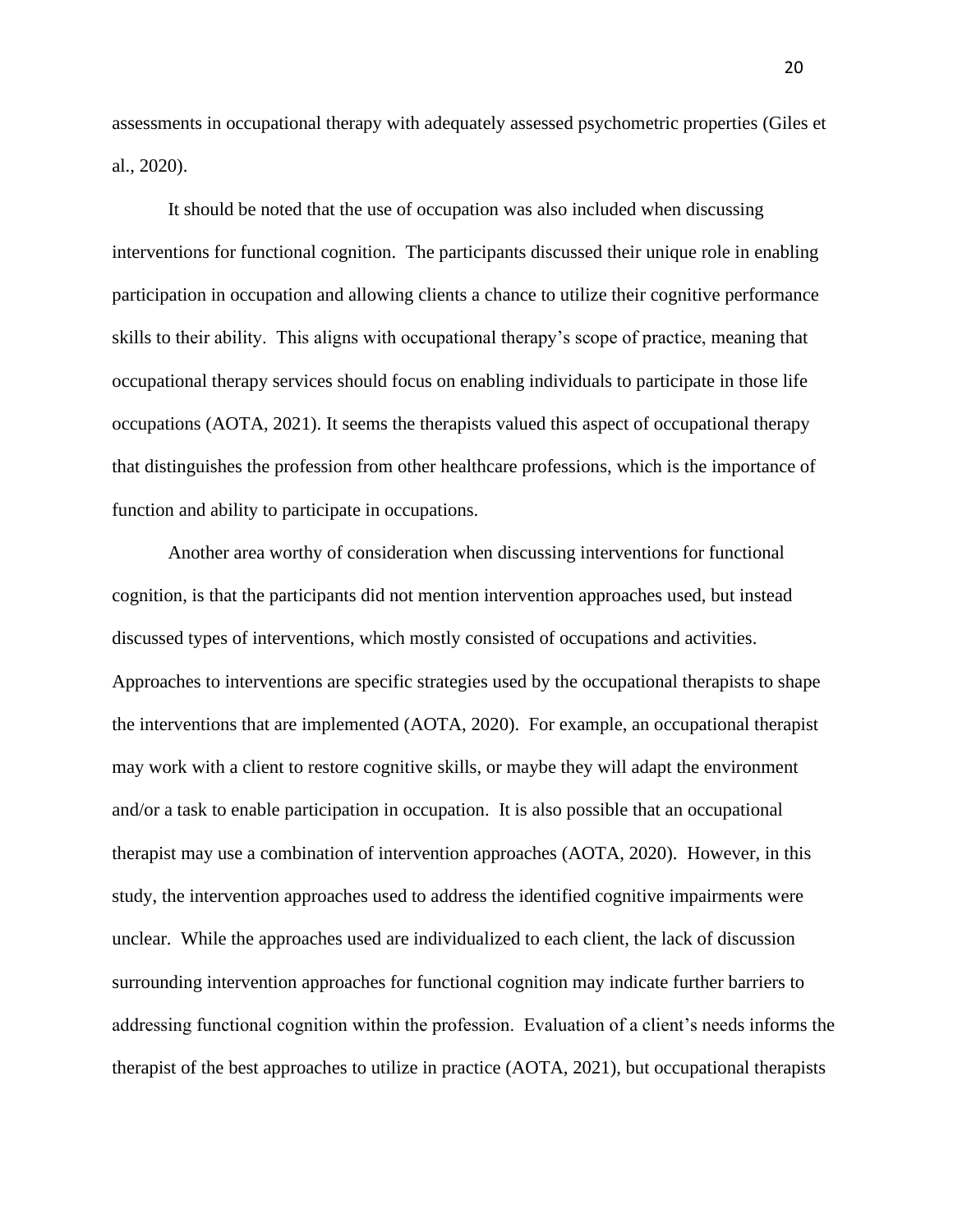have difficulty documenting objective measurements for functional cognition. How can occupational therapists be sure that they are providing the best practice approaches to address functional cognition?

## <span id="page-30-0"></span>**Interdisciplinary Care**

Therapists valued the ability to work with a team of healthcare professionals to care for their clients following stroke. They highlighted the importance of maintaining a collaborative relationship with other professionals, specifically other members of the therapy team, to provide the highest quality care and to ensure that no aspects of a client's recovery are overlooked. Research in stroke rehabilitation has described several benefits of interdisciplinary care (Vingerhoets et al., 2020); participants had feelings of increased confidence and satisfaction with their care and acknowledged that they had a team of professionals working together to provide the best care to their clients.

Specifically, within the rehabilitation team, participants highlighted SLPs as the most valuable for assessing and treating cognitive impairments. Participants felt their SLP team members were often more educated about cognitive processes following stroke and had a better understanding of targeting specific cognitive impairments such as memory and attention. Some participants did, however, highlight the lack of focus on function in the SLP intervention approaches they discussed. Occupational therapists recognized the valuable skills of the SLPs for targeting specific cognitive impairments, but also identified their distinct value in applying cognitive skills to functional daily occupations. In this way, participants reflected the team approach was critical to well-rounded, quality stroke rehabilitation.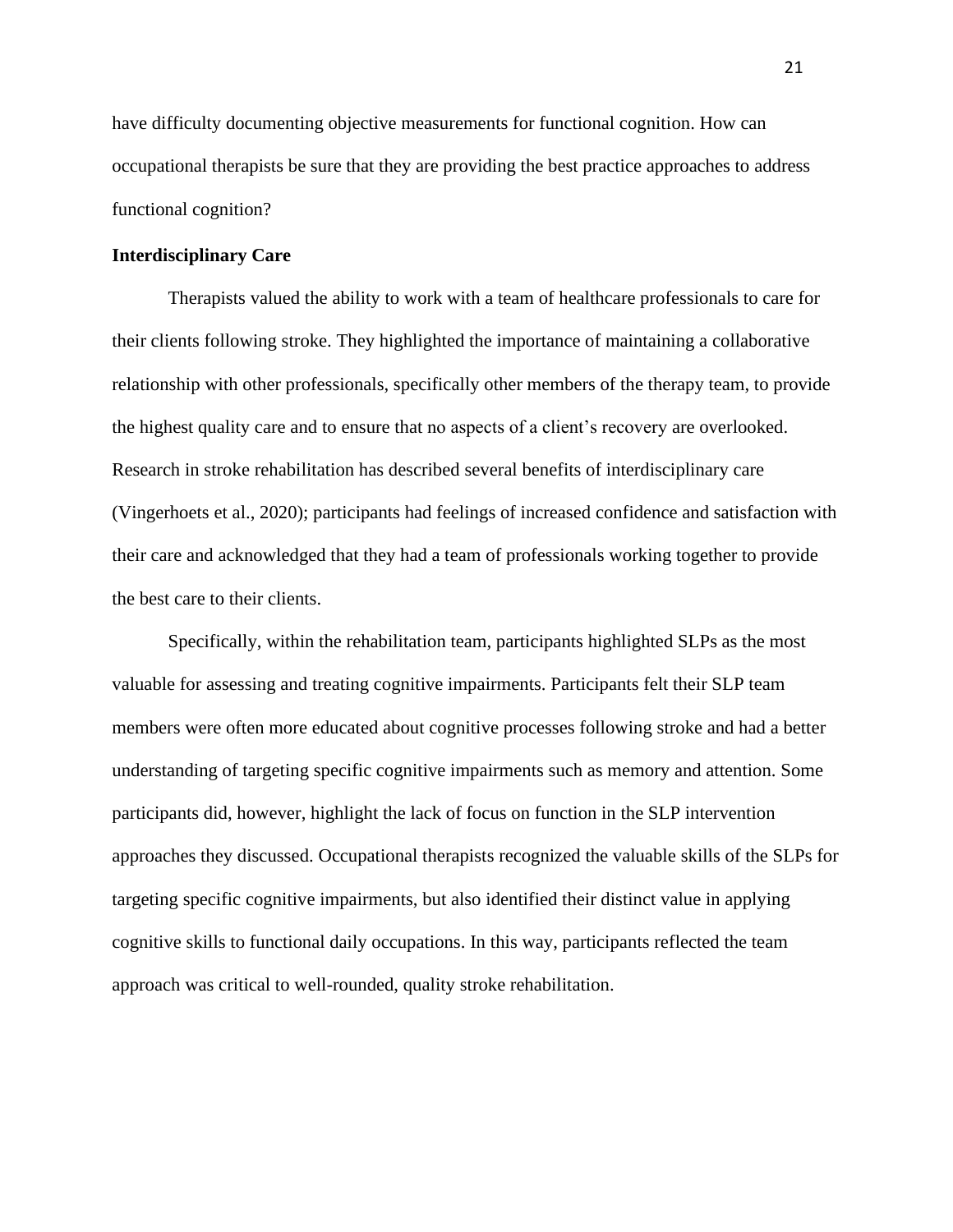# <span id="page-31-0"></span>**Limitations**

The aim of this qualitative study is descriptive in nature, however due to the limited sample size and scope, data saturation was not met, and findings are not generalizable. Future research should consider a larger, more diverse sample size including more participants across a wider variety of settings, and with more varied years of experience. Asking participants to reflect on their experiences may bias the results of this study. Efforts were made to ensure the interview questions were not leading or influenced by researcher experience; however, it cannot be guaranteed that participants were unbiased when recalling their past experiences. Another follow-up study should consider use of direct observation of clinical occupational therapists to decrease bias and gain a richer understanding of occupational therapist's daily experiences assessing and treating functional cognition across settings.

# <span id="page-31-1"></span>**Conclusion**

The role of functional cognition in occupational performance has been well described, yet how occupational therapists assess and provide interventions for clients with cognitive impairments continues to be poorly understood. This study utilized a qualitative descriptive approach to explore the experiences of occupational therapists who work with individuals with cognitive impairment after stroke. Occupational therapists who treat individuals with cognitive impairment post stroke identify occupational analysis and occupation-based interventions as the most beneficial tools in assessing and treating functional cognition. However, similar to previous studies, this study also found that objective and standardized methods to address functional cognition are limited due to the barriers of health service delivery setting or due to the assessment itself. Furthermore, therapists lack confidence with addressing functional cognition due to the difficulty capturing objective data in their performance-based assessments, and due to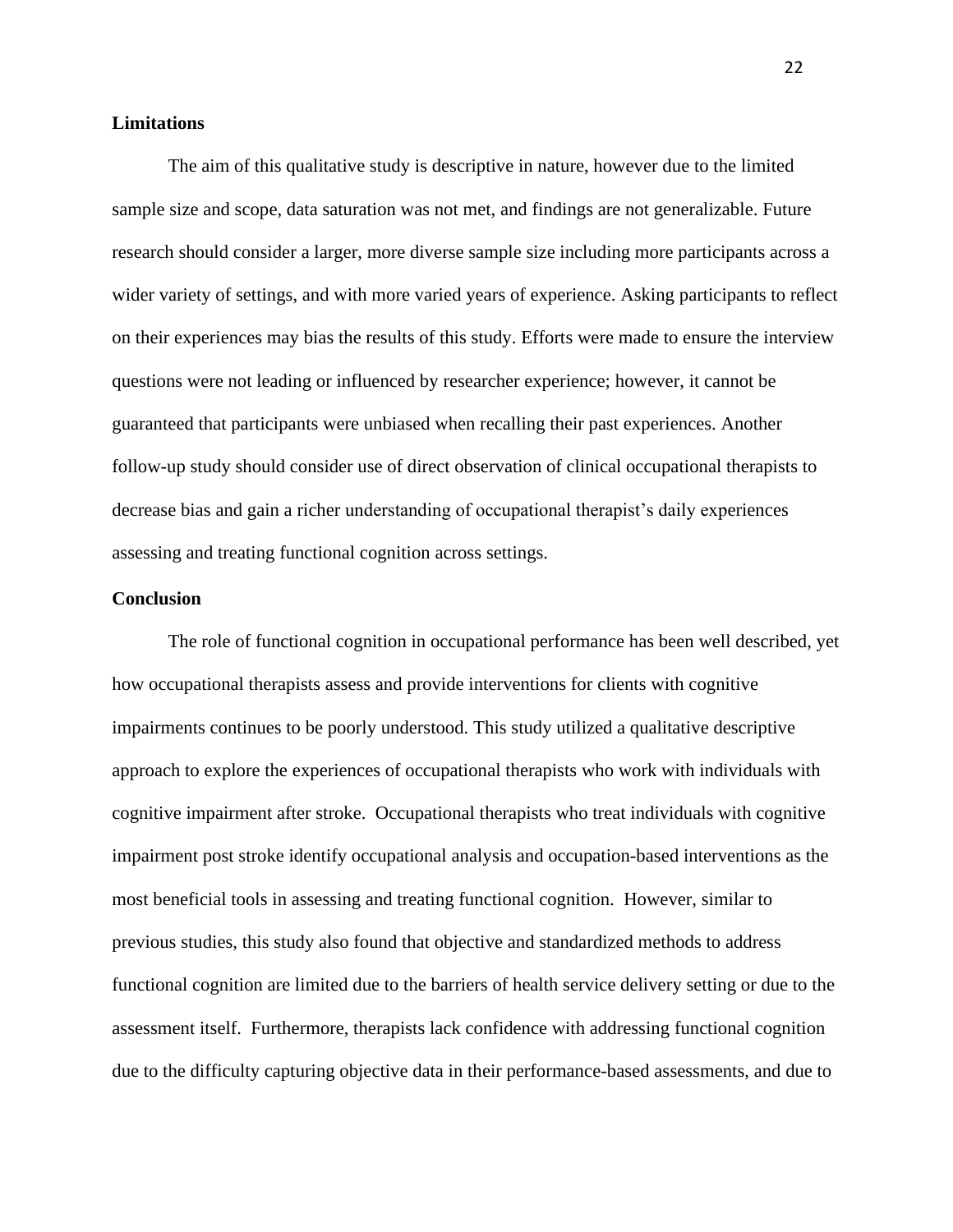lack of training in their professional education programs and continuing education experiences. Further research might consider exploring how occupational therapists choose their intervention approaches to address the impaired cognitive skills. Finally, this study emphasizes the value of interdisciplinary care in stroke rehabilitation across settings, and further research may wish to include the perceptions of other rehabilitation disciplines as well.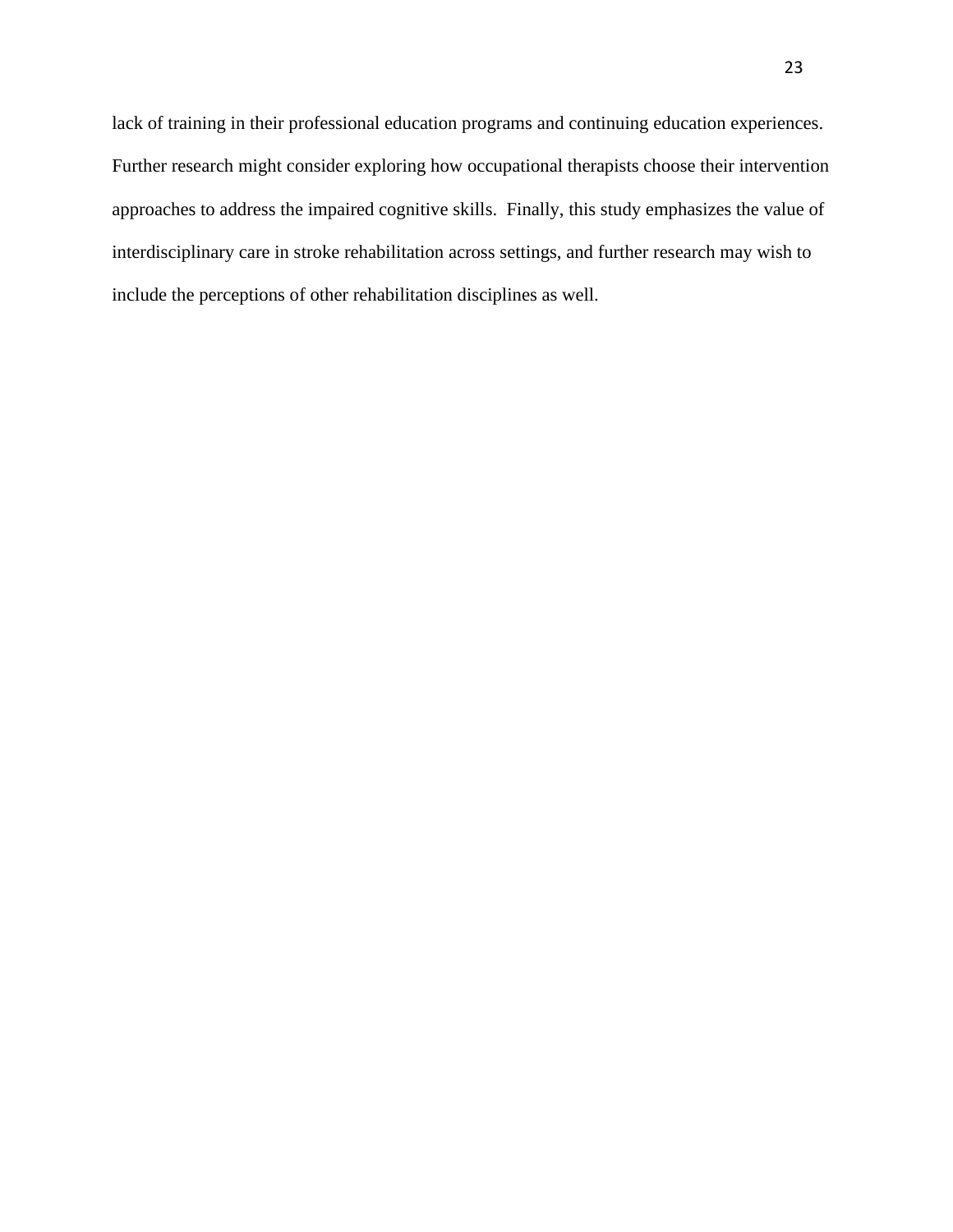#### **References**

- <span id="page-33-0"></span>American Council for Occupational Therapy Education (2018). *2018 ACOTE standards and interpretive guide (effective July 31, 2020): January 2022 interpretive guide version.* <https://acoteonline.org/accreditation-explained/standards/>
- American Occupational Therapy Association (2014). Guidelines for supervision, roles, and responsibilities during the delivery of occupational therapy services. *American Journal of Occupational Therapy, 68*(3), 16-22.<https://doi.org/10.5014/ojot.2014.686S03>
- American Occupational Therapy Association (2017a). *Role of occupational therapy in assessing functional cognition.* Retrieved from https://www.aota.org/Advocacy-Policy/Federal-

Reg-Affairs/Medicare/Guidance/role-OT-assessing-functional-cognition.aspx

- American Occupational Therapy Association (2017b). Vision 2025. *American Journal of Occupational Therapy, 71*.<https://doi.org/10.5014/ajot.2017.713002>
- American Occupational Therapy Association. (2020). Occupational therapy practice framework: Domain and process- (4<sup>th</sup> edition). *American Journal of Occupational Therapy*, *74*(Suppliment\_2), 1-87. [https://doi.org/10.5014/ajot.2020.74S2001](ttps://doi.org/10.5014/ajot.2020.74S2001)
- American Occupational Therapy Association (2021). Occupational therapy scope of practice. *American Journal of Occupational Therapy, 75*(3), 7513410030.

<https://doi.org/10.5014/ajot.2021.75S3005>

American Occupational Therapy Association [AOTA] (2022).<https://www.aota.org/about> Centers for Disease Control & Prevention (2020, January 23). *Stroke facts*.

<https://www.cdc.gov/stroke/facts.htm>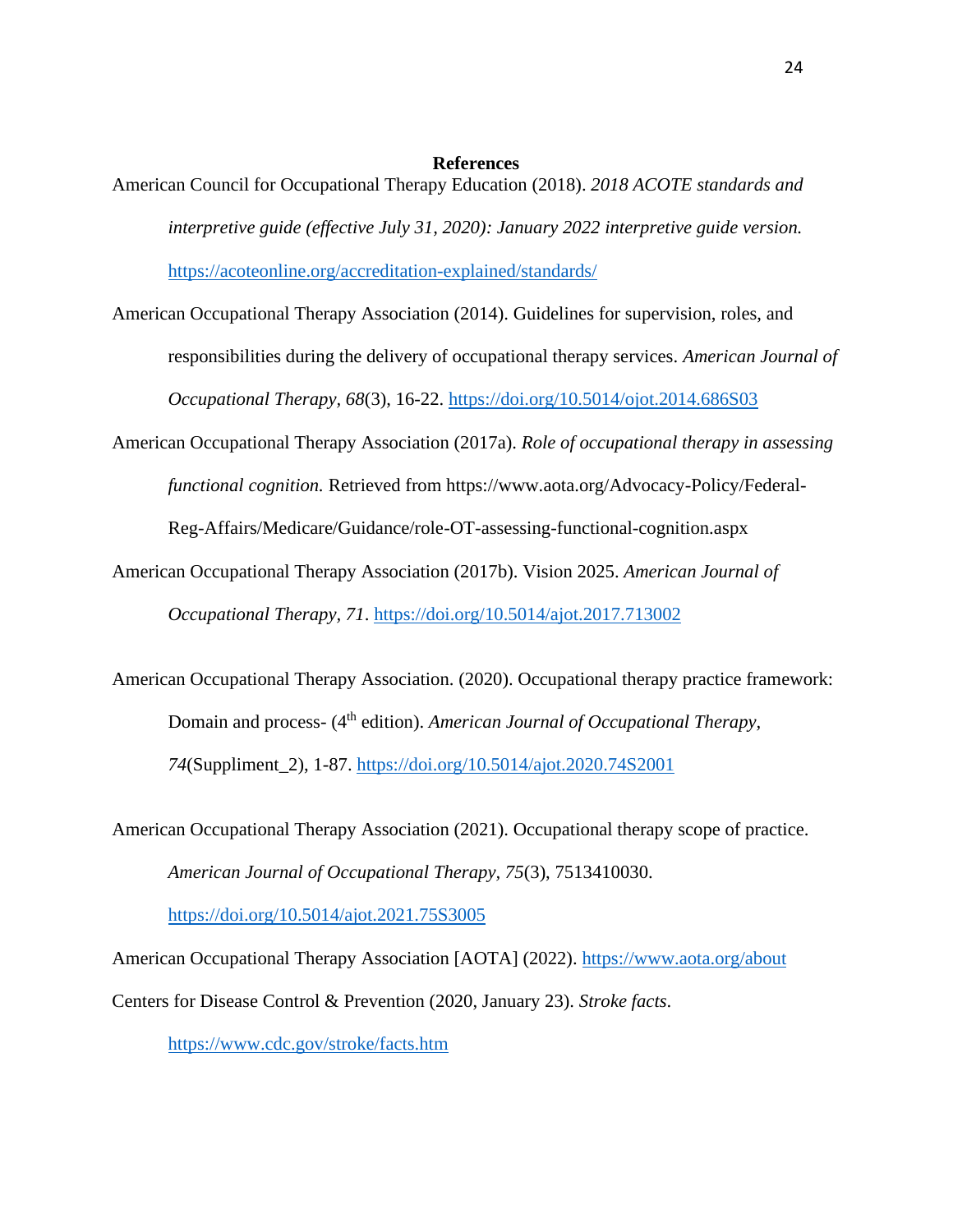Chui, A., Mazzitti, D., Nalder, E., Cameron, D., Polatajko, H. J., & Dawson, D. R. (2018). Therapists' experience of the cognitive orientation to daily occupational performance (CO-OP) approach: Shifting from conventional practice. *Scandinavian Journal of Occupational Therapy, 27*(2), 133-141.<https://doi.org/10.1080/11038128.2018.1483424>

- Creswell, J. W. & Creswell, J.D. (2018). Writing strategies and ethical considerations. In. J. W. Creswell & J.D. Creswell (Eds.), *Research design: Qualitative, quantitative, and mixed methods approaches* (5<sup>th</sup> ed.). Sage.
- Donovan, N. J., Kendall, D. L., Heaton, S. C., Kwon, S., Velozo, C. A., & Duncan, P. W. (2008). Conceptualizing functional cognition in stroke. *Neurorehabilitation and Neural Repair*, *22*(2), 122-135.
- Edwards, D. F., Hahn, M. G., Baum, C., Perlmutter, M. S., Sheedy, C., & Dromerick, A. W. (2006). Screening patients with stroke for rehabilitation needs: Validation of the poststroke rehabilitation guidelines. *Neurorehabilitation and Neural Repair, 20*(1), 42-48. doi: 10.1177/1545968305283038
- Giles, G. M., Edwards, D. F., Morrison, M. T., Baum, C., & Wolf, T. J. (2017). Screening for functional cognition in postacute care and the Improving Medicare Post-Acute Care Transformation (IMPACT) Act of 2014. *American Journal of Occupational Therapy, 71*(5), 1–6.<https://doi.org/10.5014/ajot.2017.715001>
- Giles, G. M., Wolf, T. J., & Edwards, D. F. (Eds.). (2019). *Functional cognition and occupational therapy*. AOTA Press.
- Giles, G. M., Edwards, D.F., Baum, C., Furniss, J., Skidmore, E., Wolf, T., & Leland, N.E. (2020). Health policy perspectives – Making functional cognition a professional priority.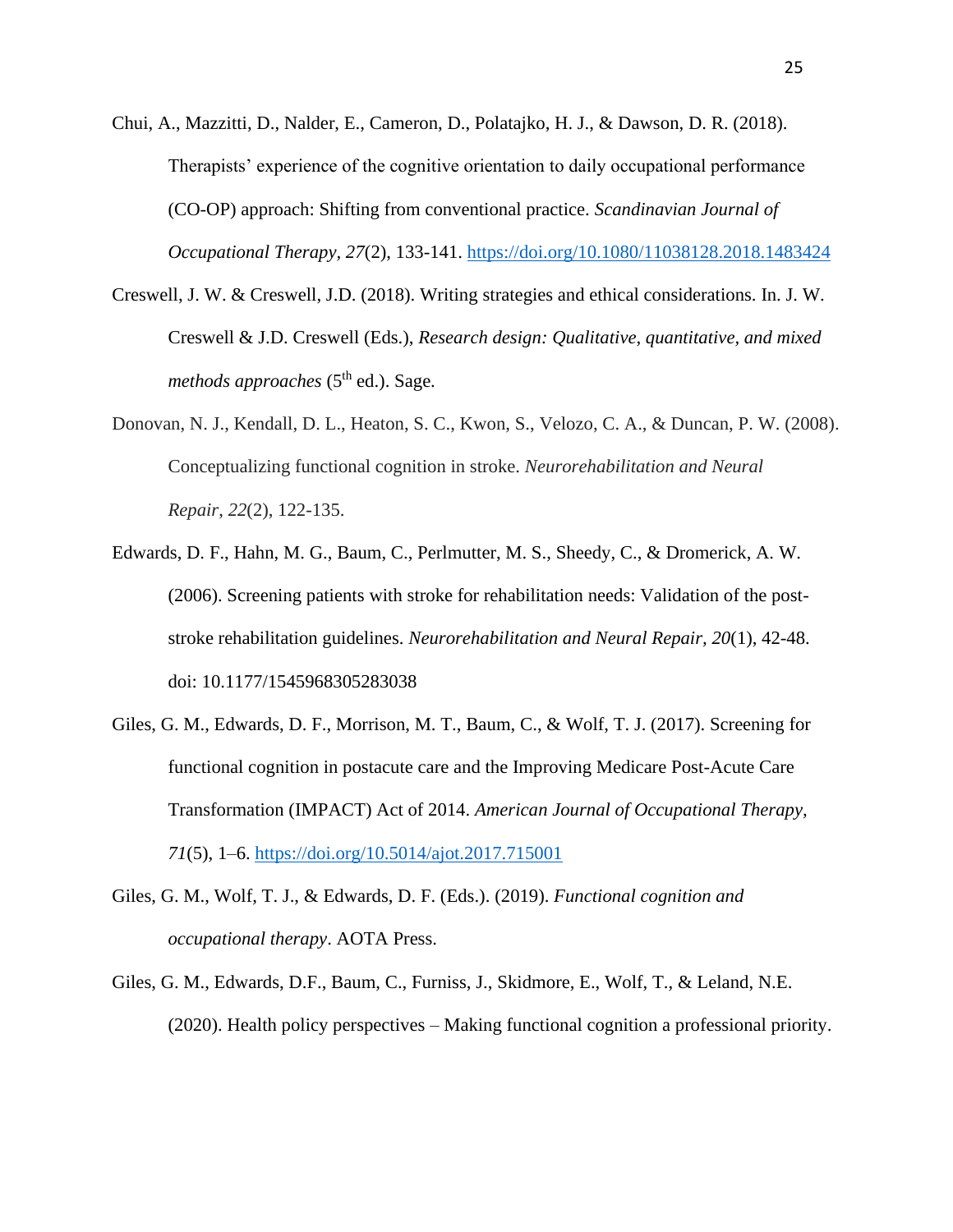*American Journal of Occupational Therapy, 74,* 7401090010.

<https://doi.org/10.5014/ajot.2020.741002>

Kahlke, R. M. (2014). Generic qualitative approaches: Pitfalls and benefits of methodological mixology. *International Journal of Qualitative Methods, 3*(1), 37-52.

<https://doi.org/10.1177/160940691401300119>

- Krishnagiri, S., Hooper, B., Price, P., Taff, S. D., & Bilics, A. (2017). Explicit or hidden? Exploring how occupation is taught in occupational therapy curricula in the United States. *The American Journal of Occupational Therapy, 71*(2), 7102230020p1- 7102230020p9.<https://doi.org/10.5014/ajot.2017.024174>
- Luborsky, M. R., & Lysack, C. (2017). Design considerations in qualitative research. In R.R. Taylor (Ed.), *Research in occupational therapy: Methods of inquiry for enhancing practice* (2nd ed., pp. 180-195). F. A. Davis.
- Lysack, C., Luborsky, M. R., & Dillaway, H. (2017). Collecting qualitative data. In R.R. Taylor (Ed.), *Research in occupational therapy: Methods of inquiry for enhancing practice* (2nd ed., pp. 196-213). F. A. Davis.
- Maggio, M. G., Latella, D., Maresca, G., Sciarrone, F., Manuli, A., Naro, A., & Calabrò, R. S. (2019). Virtual reality and cognitive rehabilitation in people with stroke: an overview. *Journal of Neuroscience Nursing*, *51*(2), 101-105.
- Malik, F. N., Zubair, U. B., Alamgir, W., Hashmat, A., Arif, S., & Nawaz, K. H. (2020). Prevalence of cognitive decline in patients with stroke. *Pakistan Armed Forces Medical Journal, 70(*6), 1604-1608. DOI: 10.51253/pafmj.v70i6.5860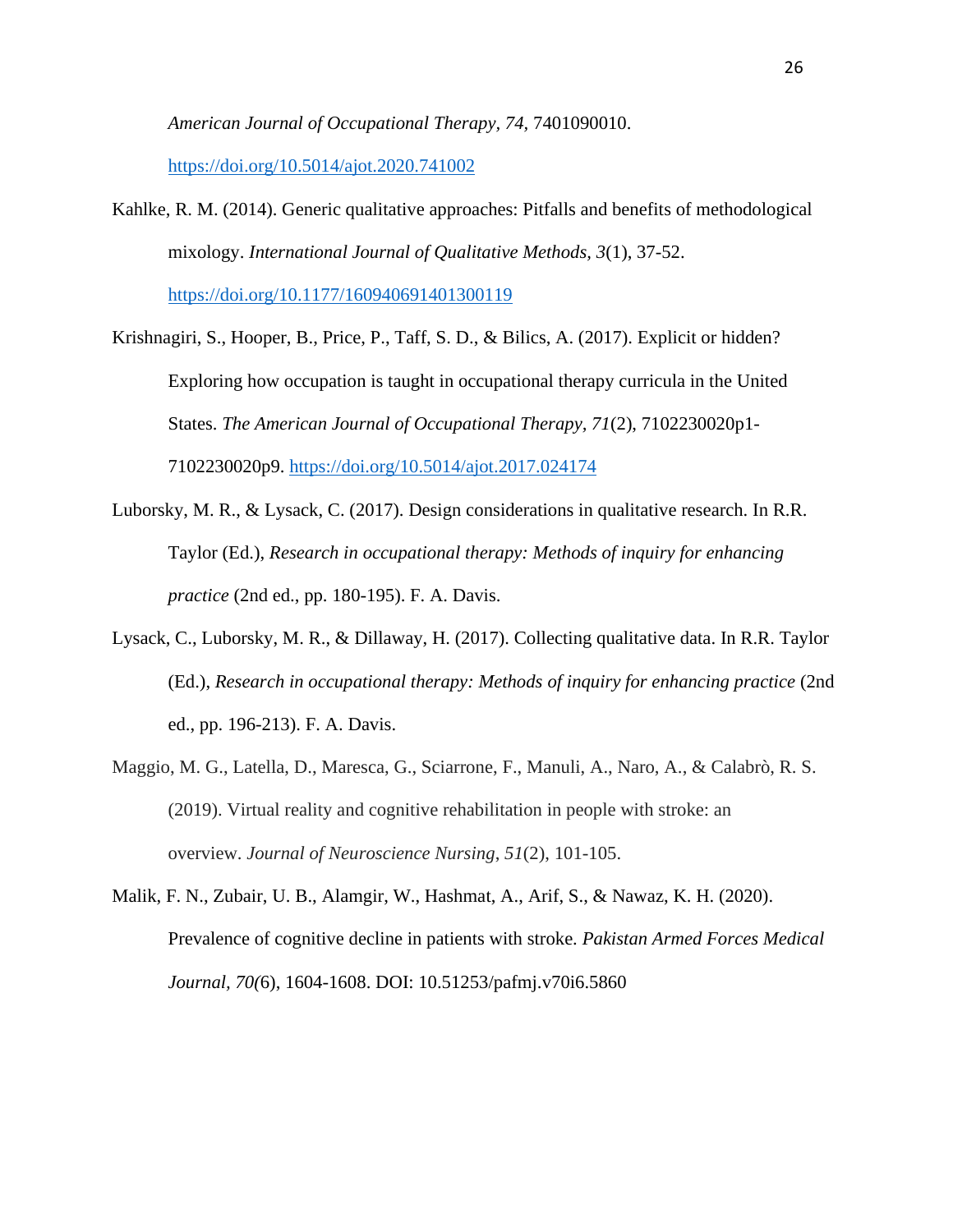- Marcotte, T. D., Scott, J. C., Kamat, R., & Heaton, R. K. (2010). Neuropsychology and the prediction of everyday functioning. In T.D. Marcotte & I. Grant (Eds.), *Neuropsychology of everyday functioning* (p. 5-38). The Guilford Press.
- Marshall, C. (2016, January 15). Face-to-face interviews: Advantages and disadvantages. *LinkedIn*. [https://www.linkedin.com/pulse/face-to-face-interviews-advantages](https://www.linkedin.com/pulse/face-to-face-interviews-advantages-disadvantages-charlie-marshall)[disadvantages-charlie-marshall](https://www.linkedin.com/pulse/face-to-face-interviews-advantages-disadvantages-charlie-marshall)
- Nilsen & Geller (2015). *The role of occupational therapy in stroke rehabilitation*. American Occupational Therapy Association. [https://www.aota.org/About-Occupational-](https://www.aota.org/About-Occupational-Therapy/Professionals/RDP/stroke.aspx)[Therapy/Professionals/RDP/stroke.aspx](https://www.aota.org/About-Occupational-Therapy/Professionals/RDP/stroke.aspx)
- Nowell, L. S., Norris, J. M., White, D. E., & Moules, N. J. (2017). Thematic analysis: Striving to meet the trustworthiness criteria. *International Journal of Qualitative Methods, 16*, 1-13. <https://doi.org/10.1177/1609406917733847>
- Lanctôt, K. L., Lindsay, M. P., Smith, E. E., Sahlas, D. J., Foley, N., Gubitz, G., ... & Management of Mood, Cognition and Fatigue Following Stroke Best Practice Writing Group, the Heart & Stroke Canadian Stroke Best Practices and Quality Advisory Committee; in collaboration with the Canadian Stroke Consortium. (2020). Canadian stroke best practice recommendations: mood, cognition and fatigue following stroke, update 2019. *International Journal of Stroke*, *15*(6), 668-688.
- O'Donoghue, M., Leahy, S., Boland, P. Galvin, R., McManus, J., & Hayes S. (2022). Rehabilitation of cognitive deficits poststroke: Systematic review and meta-analysis of randomized controlled trials. *Stroke, 53*(2).

<https://doi.org/10.1161/STROKEAHA.121.034218>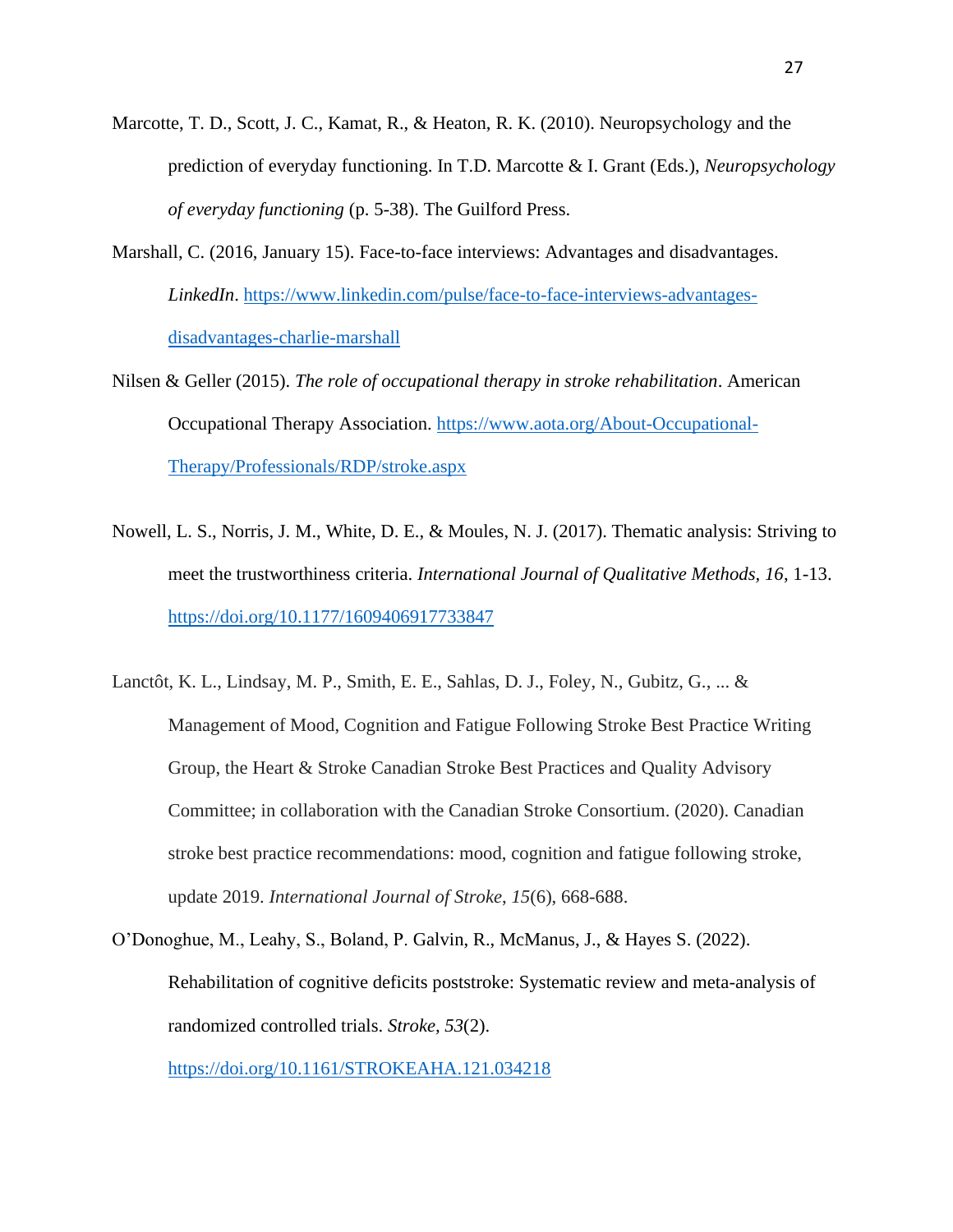- Poulin, V., Korner-Bitensky, N., & Dawson, D. R. (2013). Stroke-specific executive function assessment: A literature review of performance-based tools. *Australian Occupational Therapy Journal, 60*, 3-19. doi: 10.1111/1440-1630.12024
- Reichl, K., Baird, J. M., Chisholm, D., & Terhorst, L. (2019). Measuring and describing occupational therapists' perceptions of the impact of high-fidelity, high-technology simulation experiences on performance. *American Journal of Occupational Therapy, 73*(6), p. 1-8.<https://doi.org/10.5014/ajot.2019.034694>
- Saa, J. P., Tse, T., Baum, C., Cumming, T., Josman, N., Rose, M., & Carey, L. (2019). Longitudinal evaluation of cognition after stroke – A systematic scoping review. *PLoS ONE, 14*(8), e0221735.<https://doi.org/10.1371/journal.pone.0221735>
- Sánchez-Cubillo, I., Periáñez, J. A., Adrover-Roig, D., Rodríguez-Sánchez, J. M., Ríos-Lago, M., Tirapu, J., & Barceló, F. (2009). Construct validity of the Trail Making Test: Role of task-switching, working memory, inhibition/interference control, and visuomotor abilities. *Journal of the International Neuropsychological Society, 15*(3), 438-450. <https://doi.org/10.1017/S1355617709090626>
- Sandelowski, M. (2000). What happened to qualitative description? *Research in Nursing & Health, 23*, 334-340.
- Thorne, S., Kirkham, S. R., & O'Flynn-Magee, K. (2004). The analytic challenge in interpretive description. *International Journal of Qualitative Methods, 3(*1), 1-11.
- Toglia, J., & Foster, E. R. (2022). *The multicontext approach to cognitive rehabilitation: A metacognitive strategy intervention to optimize functional cognition*. Gatekeeper Press.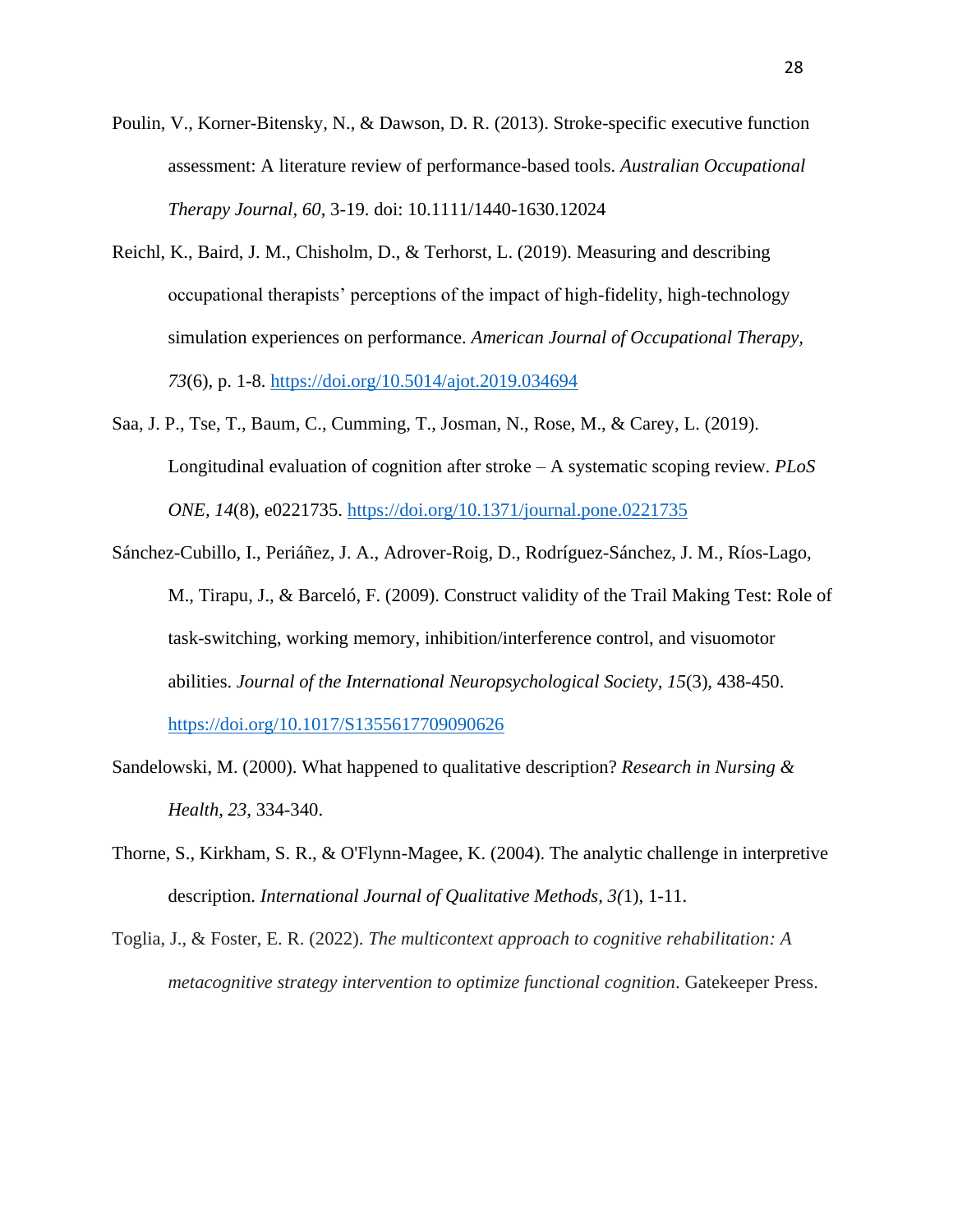University of Kansas (n.d.). *Community ToolBox*. Retrieved November 5<sup>th</sup>, 2021, from [https://ctb.ku.edu/en/table-of-contents/assessment/assessing-community-needs-and](https://ctb.ku.edu/en/table-of-contents/assessment/assessing-community-needs-and-resources/conduct-interviews/main)[resources/conduct-interviews/main](https://ctb.ku.edu/en/table-of-contents/assessment/assessing-community-needs-and-resources/conduct-interviews/main)

- Vingerhoets, C., Hay-Smith, J., & Graham, F. (2020). Intersection of the elements of evidencebased practice in interdisciplinary stroke rehabilitation: A qualitative study. *New Zealand Journal of Physiotherapy, 48*(3), 148-154.<https://doi.org/10.15619/NZJP/48.3.06>
- Winship, J. M., Ivey, C. K., & Etz, R. S. (2019). Opportunities for occupational therapy on a primary care team. *American Journal of Occupational Therapy, 73(*5), 7305185010p1– 7305185010p10.<https://doi.org/10.5014/ajot.2019.030841>
- Wolf, T. (2011). Rehabilitation, disability, and participation research: Are occupational therapy researchers addressing cognitive rehabilitation after stroke? *American Journal of Occupational Therapy, 65*(4), 46-59.<https://doi.org/10.5014/ajot.2011.002089>
- Wolf, T. J., Barbee, A. R., & White, D. (2011). Executive dysfunction immediately after mild stroke. *OTJR: Occupation, Participation, and Health, 31*(1), 23-29. doi: 10.3928/15394492-20101108-05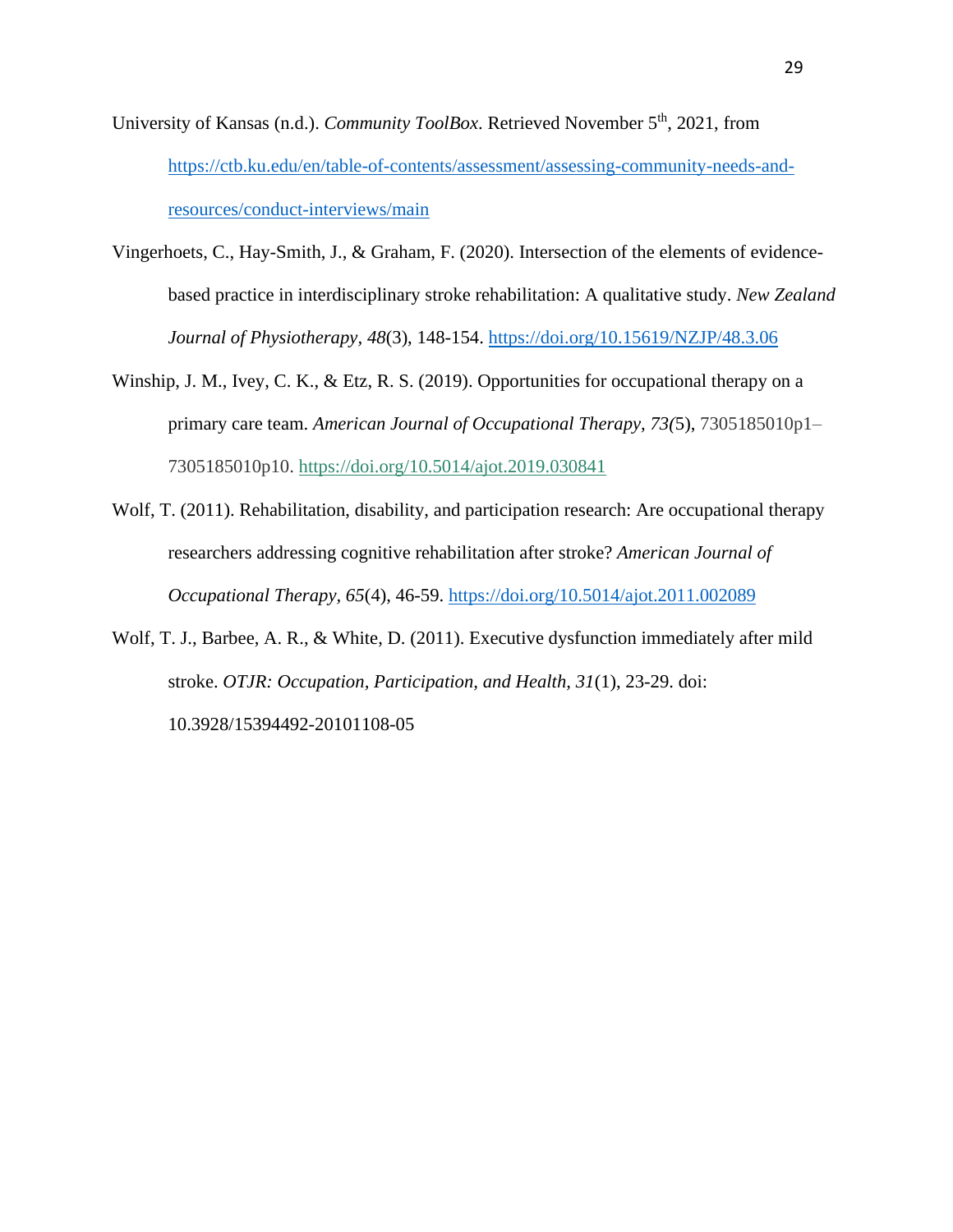# **Appendices**

# <span id="page-39-1"></span><span id="page-39-0"></span>**Appendix A: Recruitment Flyer**

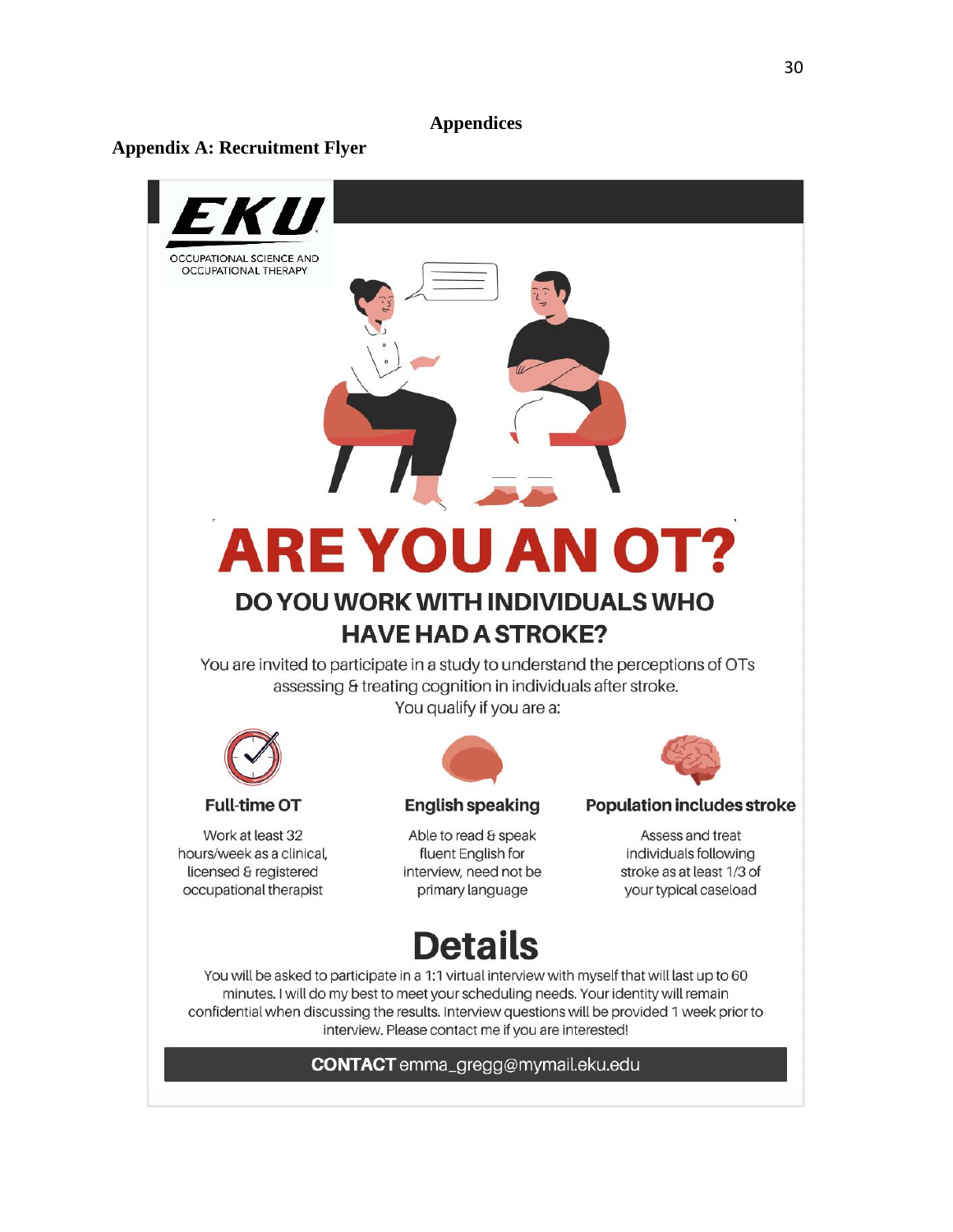# <span id="page-40-0"></span>**Appendix B: Recruitment Communication Script**

Dear [individual or organization]:

I am contacting to inquire if you would be willing to distribute a recruitment flyer for participation in the research study titled Understanding the Experiences of Occupational Therapists Assessing and Treating Functional Cognition in Individuals Following Stroke. I am conducting this research as part of Eastern Kentucky University's post professional Doctor of Occupational Therapy program.

Details about the study, inclusion criteria, and interview information are described in the flyer, as well as my email address. All interested participants are asked to contact me directly, so you should not receive responses to your communication.

Please respond to this email regarding whether you are able to send out this flyer by [date], as I am hoping to begin these interviews by [date].

Thank you for your consideration, I look forward to your response.

Best regards,

Emma Gregg, MOT, OTR/L, CBIS

Post-Professional Doctor of Occupational Therapy Student, Eastern Kentucky University She/Her/Hers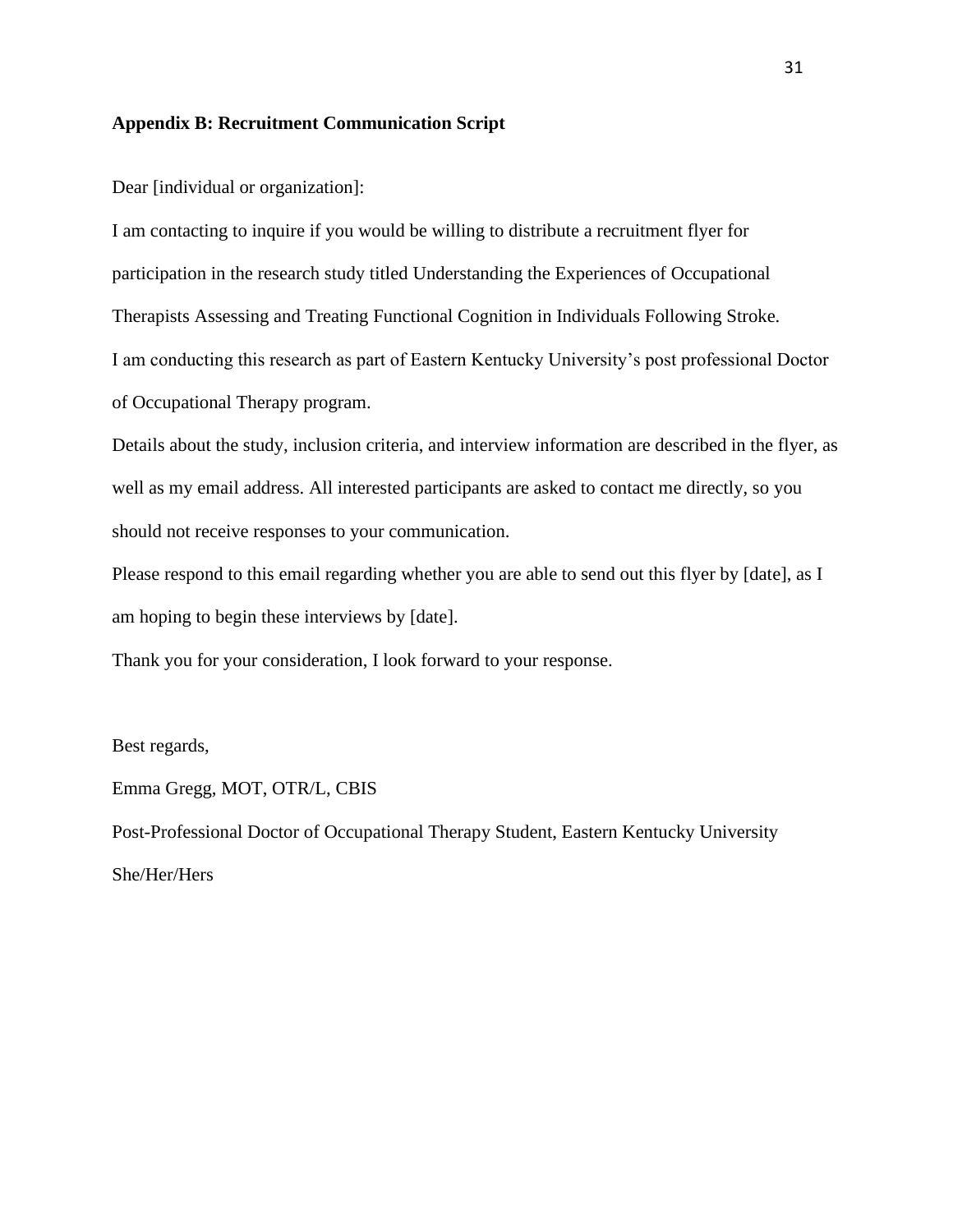# <span id="page-41-0"></span>**Appendix C: Interview Script**

Does participant give verbal consent after interviewer reads consent form? ¨Yes ¨No

Demographic questions

- 1. What type of setting do you work in?
- 2. How many years of experience do you have treating individuals following stroke?
- 3. How often do you treat individuals who have had a stroke?

# Content questions

- 1. How often do you perform assessments related to functional cognition? Tell me about those assessments.
- 2. How often do you perform interventions related to functional cognition? Tell me about those interventions.
- 3. In general, would you say your interventions for individuals following stroke focus more on physical or cognitive impairments?
- 4. Did you learn about functional cognition as part of your primary occupational therapy education? Tell me more about the extent of the education you received.
- 5. Have you ever participated in any continuing education related to functional cognition?
- 6. Do you feel confident in your ability to effectively treat cognitive impairments in individuals following stroke? Tell me more about why or why not.
- 7. Do you often see positive results from your interventions that address cognitive impairments? Tell me more about how you know they are positive results.
- 8. Do you think occupational therapists should be the primary therapy discipline that treats cognition? Tell me more about other disciplines that may treat cognition.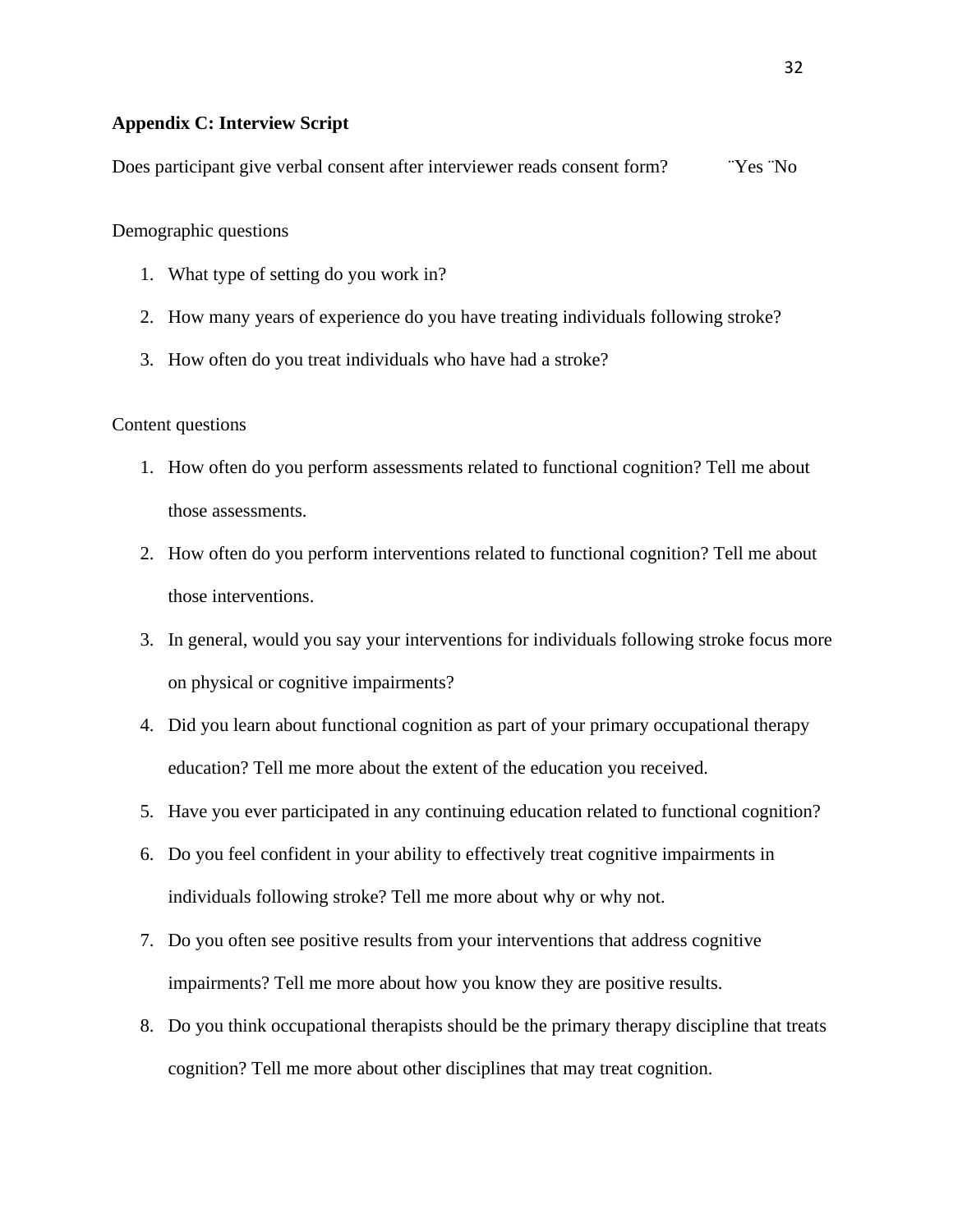#### <span id="page-42-0"></span>**Appendix D: Informed Consent Script**

You are being invited to take part in a research study on the perceptions of occupational therapists who assess and treat functional cognition following stroke. This study is being conducted by Emma Gregg, MOT, OTR/L, CBIS at Eastern Kentucky University.

If you decide to participate in the study, you will be asked to participate in a virtual 1:1 interview with the principal researcher. Your participation is expected to take no more than 60 minutes.

This study is anonymous. You will not be asked to provide your name or other identifying information as part of the study. No one, not even members of the research team, will know that the information you give came from you. Your information will be combined with information from other people taking part in the study. When we write up the results of the study, we will write about this combined information.

We will make every effort to safeguard your data, but as with anything online, we cannot guarantee the security of data obtained via the Internet. Third-party applications used in this study may have terms of service and privacy policies outside the control of Eastern Kentucky University.

If you decide to take part in the study, it should be because you really want to volunteer. You will not lose any benefits or rights you would normally have if you choose not to volunteer. You can stop at any time during the study and still keep the benefits and rights you had before volunteering.